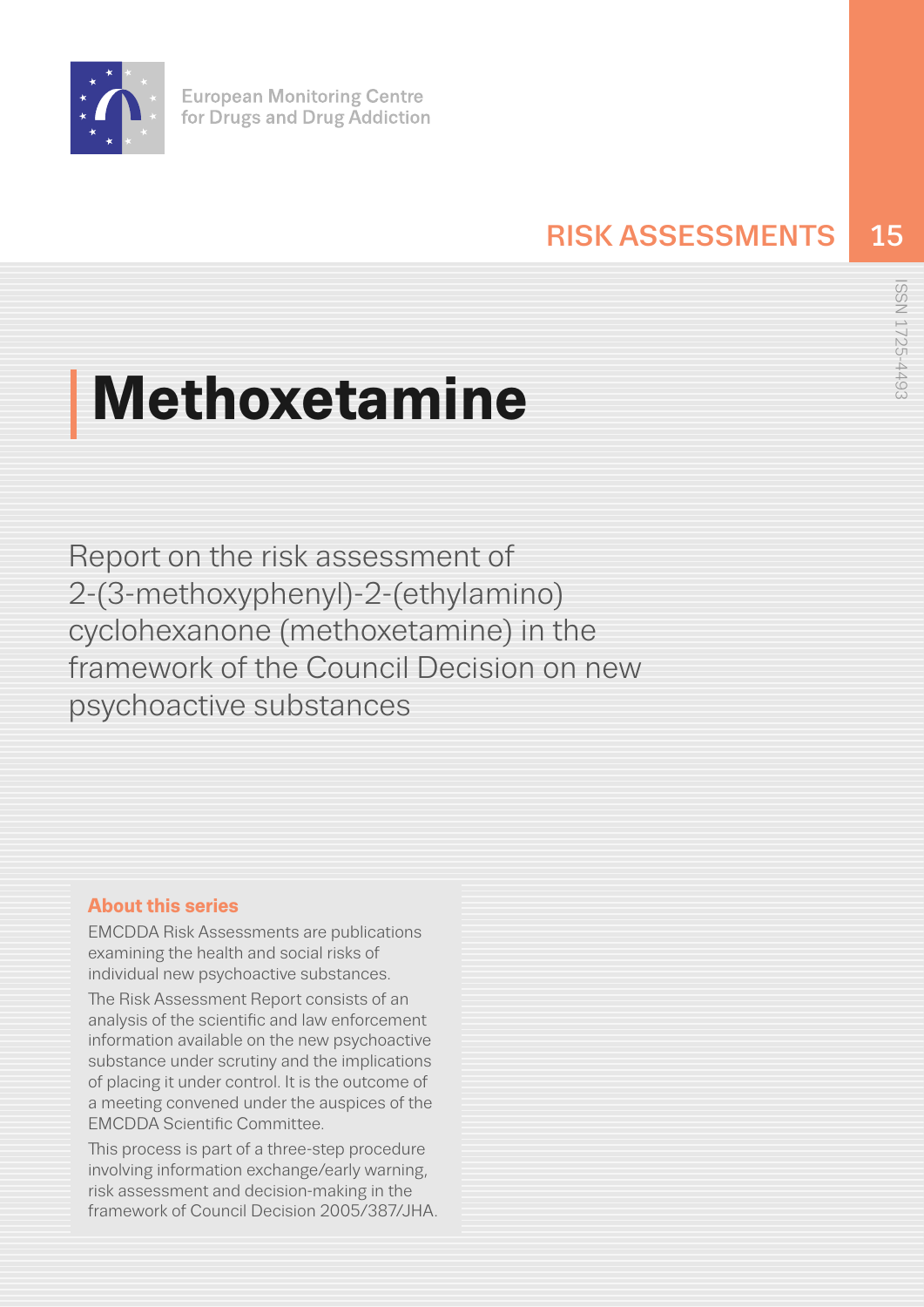# I **Contents**

- 3 | [EMCDDA actions on monitoring and responding to new drugs](#page-2-0)
- 4 I [EMCDDA–Europol Joint Report on methoxetamine: a summary](#page-3-0)
- 5 | [Risk Assessment Report of a new psychoactive substance: methoxetamine](#page-4-0)
- 14 | [Annex 1: Technical report on methoxetamine](#page-13-0)
- 19 I [Council Implementing Decision of 25 September 2014 on subjecting 25I-NBOMe,](#page-18-0)  AH-7921, MDPV and methoxetamine to control measures
- 24 | [Participants of the risk assessment meeting](#page-23-0)

# **<sup>I</sup> Acknowledgements**

The EMCDDA would like to thank the following for their contribution in producing this publication:

- I the members of the extended Scientific Committee of the EMCDDA; the advisers to the Scientific Committee and the invited external experts who took part in the risk assessment meeting;
- I the Early Warning System (EWS) correspondents of the Reitox national focal points (NFPs) and experts from their national EWS networks;
- I the services within each Member State that collected the raw data for the risk assessment;
- Europol, the European Medicines Agency (EMA) and the European Commission;
- I Dr Paul Dargan and Dr David Wood for preparing the technical review on the pharmacotoxicological, sociological and criminological evidence and public health risks of methoxetamine;
- | EMCDDA colleagues: Paul Griffiths, Anabela Almeida, Isabelle Giraudon and Katarzyna Natoniewska, who managed the production of the publication.

EMCDDA project leaders: Michael Evans-Brown, Andrew Cunningham, Ana Gallegos and Roumen Sedefov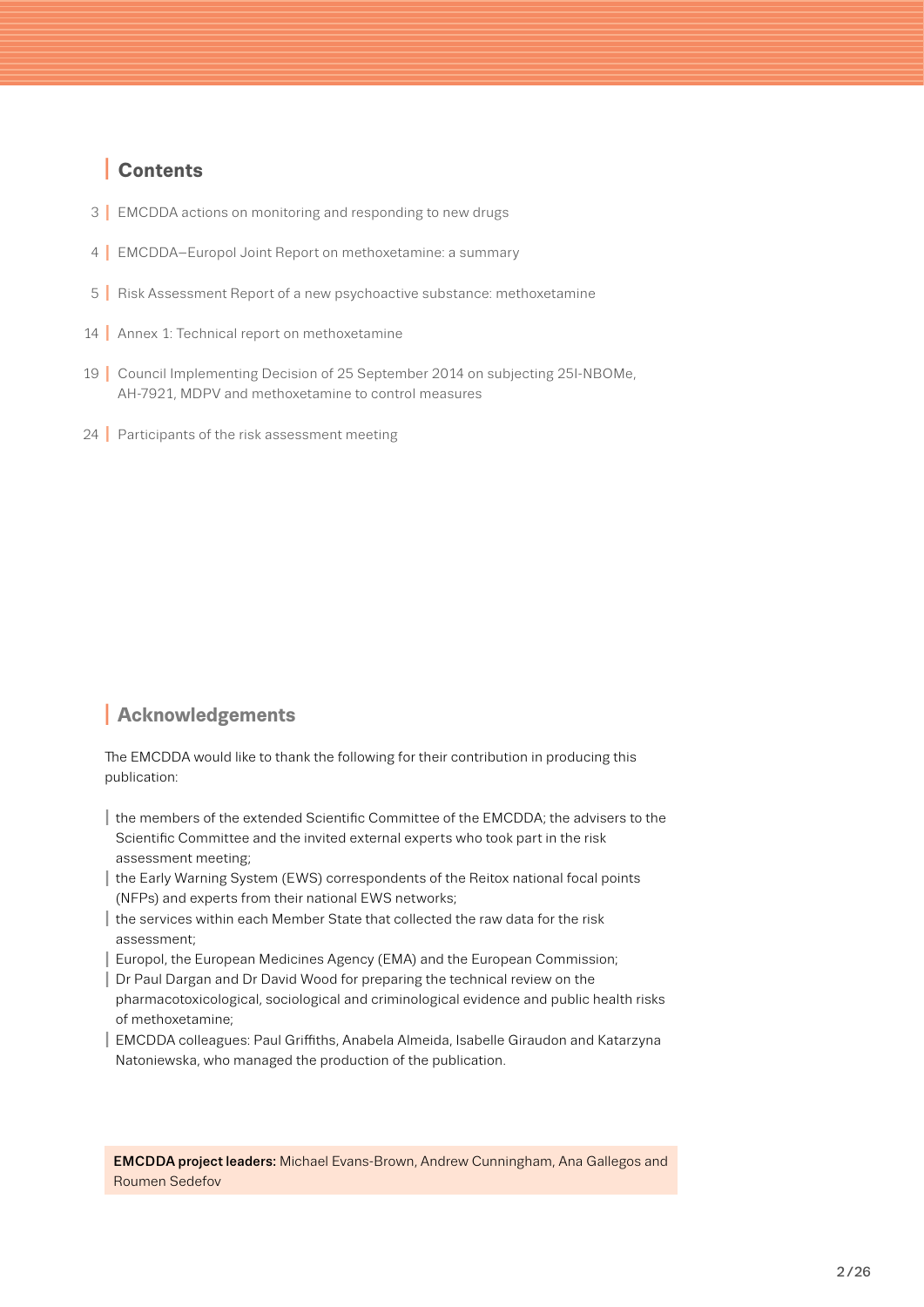# <span id="page-2-0"></span>**<sup>I</sup> EMCDDA actions on monitoring and responding to new drugs**

The EMCDDA has been assigned a key role in the detection and assessment of new drugs in the European Union under the terms of a Council Decision 2005/387/JHA on the information exchange, risk-assessment and control of new psychoactive substances. It establishes a mechanism for the rapid exchange of information on new psychoactive substances and provides for an assessment of the risks associated with them in order to permit the measures applicable in the Member States for the control of narcotic and psychotropic substances to be applied also to new psychoactive substances.

The three-step process involves information exchange/early warning, risk assessment and decision-making (see below). More detailed information can be found in the section 'Action on new drugs' of the EMCDDA's website:

[www.emcdda.europa.eu/activities/action-on-new-drugs](http://www.emcdda.europa.eu/activities/action-on-new-drugs)

#### [Council Decision 2005/387/JHA of 10 May 2005 on the information exchange,](http://eur-lex.europa.eu/LexUriServ/LexUriServ.do?uri=OJ:L:2005:127:0032:0037:EN:PDF)  risk-assessment and control of new psychoactive substances

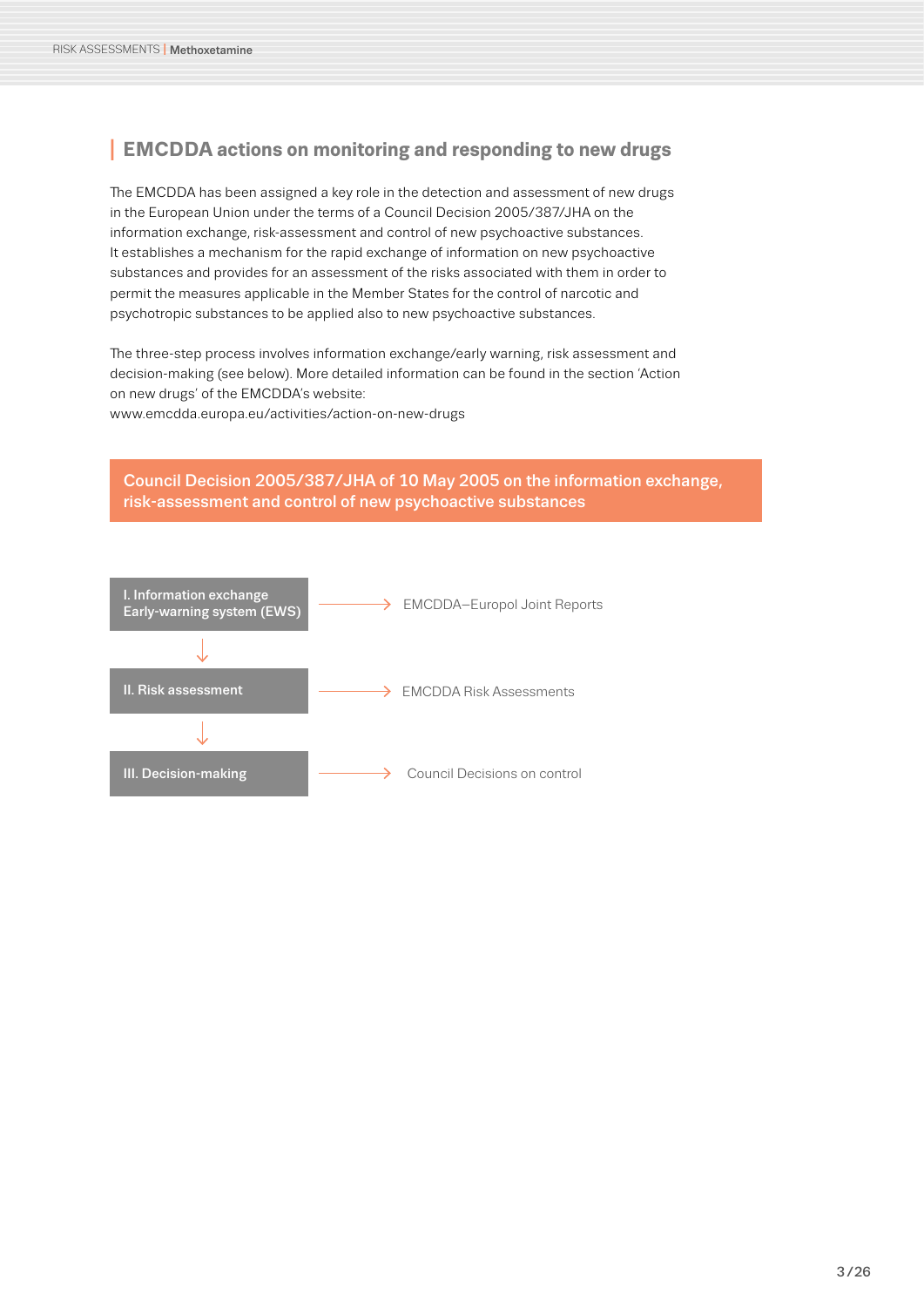<span id="page-3-0"></span>**I EMCDDA–Europol Joint Report on methoxetamine**<br>
(2-(3-methoxyphenyl)-2-(ethylamino)cyclohexanon<br>
summary **(2-(3-methoxyphenyl)-2-(ethylamino)cyclohexanone) — a summary**

#### EMCDDA–Europol Joint Report on a new psychoactive substance: 2-(3-methoxyphenyl)-2-(ethylamino)cyclohexanone — in accordance with Article 5 of Council Decision 2005/387/JHA on the information exchange, risk assessment and control of new psychoactive substances

available information on a new psychoactive substance 2-(3-methoxyphenyl)-2- (ethylamino)cyclohexanone, commonly known by the abbreviation 'methoxetamine', through a joint assessment based upon the following criteria: (1) the amount of the material seized; (2) evidence of organised crime involvement; (3) evidence of international trafficking; (4) analogy with better-studied compounds; (5) evidence of the potential for further (rapid) spread; and (6) evidence of cases of serious intoxication or fatalities.

The EMCDDA and Europol agreed that the information available on methoxetamine satisfied criteria 1, 3, 4 and 6. The two organisations therefore concluded that sufficient information has been accumulated to merit the production of a Joint Report on methoxetamine as stipulated by Article 5.1 of the Decision. Accordingly, the NFPs, the Europol national units (ENUs), the EMA and the World Health Organization (WHO) were formally asked to provide the relevant information within six weeks from the date of the request, i.e. by 18 November 2013.

The resulting Joint Report on methoxetamine was submitted to the Council, the Commission and the EMA on 16 December 2013. The report concluded that the health and social risks, caused by the use of, the manufacture of, and traffic in methoxetamine, as well as the involvement of organised crime and possible consequences of control measures, could be thoroughly assessed through a risk assessment procedure as foreseen by Article 6 of Council Decision 2005/387/JHA.

The full text of the Joint Report can be found at:

www.emcdda.europa.eu/publications/joint-report/methoxetamine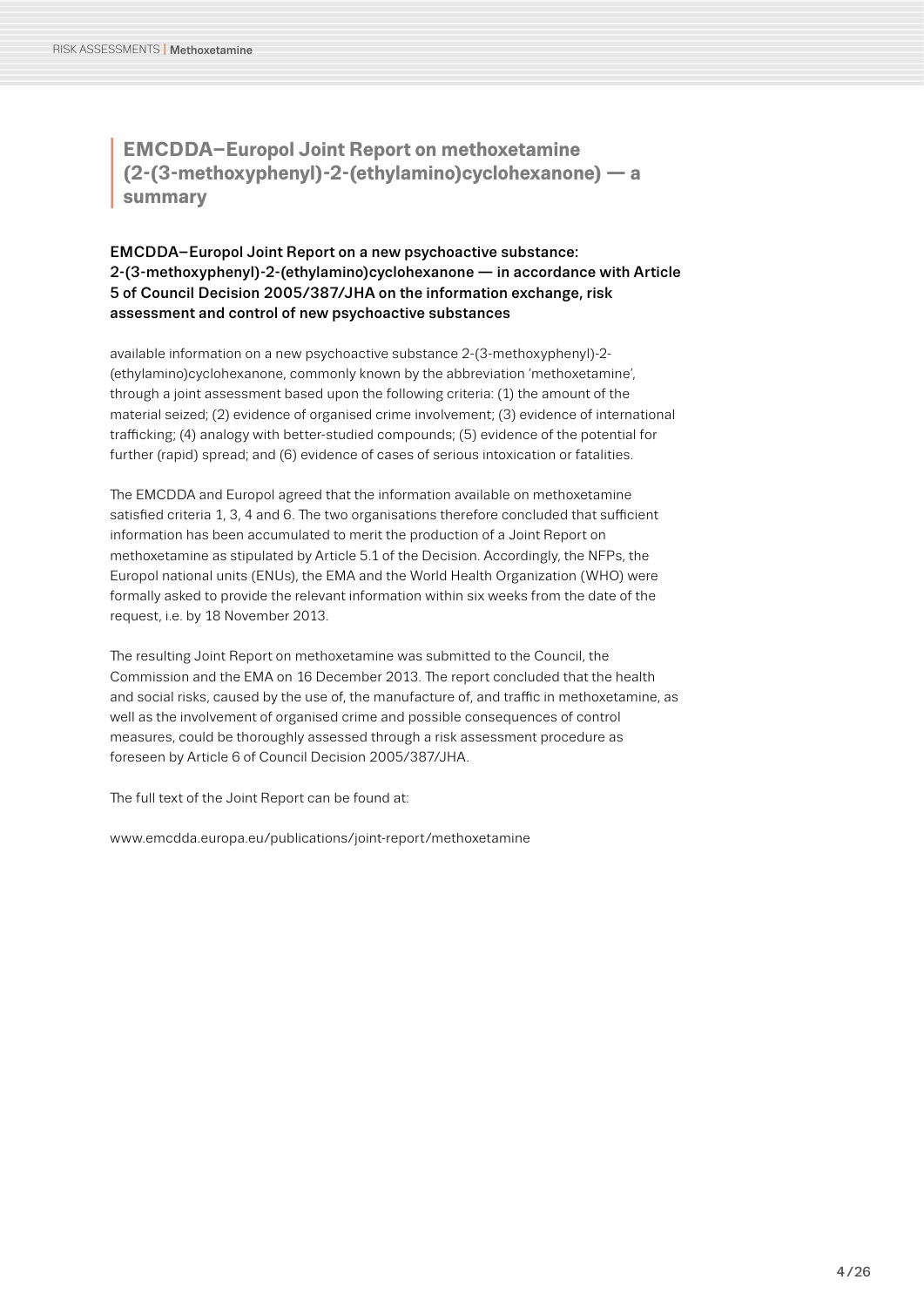# <span id="page-4-0"></span>**Risk Assessment Report of a new psychoactive substance: 2-(3-methoxyphenyl)-2-(ethylamino) cyclohexanone (methoxetamine)**

### **<sup>I</sup> Introduction**

This Risk Assessment Report presents the summary findings and conclusions of the risk assessment carried out by the extended Scientific Committee of the European Monitoring Centre for Drugs and Drug Addiction (EMCDDA) on the new psychoactive substance 2-(3-methoxyphenyl)-2-(ethylamino) cyclohexanone (methoxetamine). The report has been prepared and drafted in accordance with the conceptual framework and the procedure set out in the *Risk assessment of new psychoactive substances: operating guidelines* (1). It is written as a stand-alone document that presents a summary of the information considered during the detailed analysis of the scientific and law enforcement data available at this time. The conclusion of the report summarises the main issues addressed and reflects the opinions held by the members of the Scientific Committee. A list of the information resources considered by the Scientific Committee, including a detailed Technical report on methoxetamine, is provided below.

The risk assessment has been undertaken in compliance with Article 6 of Council Decision 2005/387/JHA of 10 May 2005 on the information exchange, risk assessment and control of new psychoactive substances (2) (the 'Council Decision'). The Council Decision established a mechanism for the rapid exchange of information on new psychoactive substances (hereafter 'Early Warning System' (3)) that may pose a threat to public health and create social problems, including the involvement of organised crime. The Council Decision therefore allows the institutions of the European Union and the Member States to act on all new narcotic and psychotropic substances (4) that appear on the European Union drug

market. The Council Decision also provides for an assessment of the risks associated with these new psychoactive substances so that, if necessary, control measures can be applied in the Member States (5).

Methoxetamine was first identified in a sample purchased from an Internet retailer in September 2010, and the United Kingdom formally notified the Early Warning System in November 2010. Following an assessment of the available information on methoxetamine, and in accordance with Article 5 of the Council Decision, on 16 December 2013 the EMCDDA and Europol submitted a Joint Report on methoxetamine to the Council of the European Union, the European Commission and the European Medicines Agency (EMA) (6). Taking into account the conclusion of the Joint Report and in accordance with Article 6 of the Council Decision, on 29 January 2014, the Council formally requested that 'the risk assessment should be carried out by the extended Scientific Committee of the EMCDDA and be submitted to the Commission and the Council within 12 weeks from the date of this notification'.

In accordance with Article 6.2, the meeting to assess the risks of methoxetamine was convened under the auspices of the Scientific Committee of the EMCDDA with the participation of five additional experts designated by the Director of the EMCDDA, acting on the advice of the Chairperson of the Scientific Committee, chosen from a panel proposed by Member States and approved by the Management Board of the EMCDDA. The additional experts were from scientific fields that were either not represented, or not sufficiently

<sup>(1)</sup> EMCDDA (2010), *Risk assessment of new psychoactive substances: operating guidelines*[, Publications Office of the European Union, Luxembourg.](www.emcdda.europa.eu/html.cfm/index100978EN.html)

<sup>(2)</sup> OJ L 127, 20.5.2005, p. 32.

<sup>(3)</sup> The information exchange mechanism laid down by the Council Decision is operationalised as the European Union Early Warning System on New Psychoactive Substances ('Early Warning System'). It is operated by the EMCDDA and Europol in partnership with the Reitox national focal points in the Member States, the European Commission and the European Medicines Agency.

<sup>(4)</sup> According to the Council Decision, 'new psychoactive substance' is defined as 'a new narcotic drug or a new psychotropic drug in pure form or in a

preparation; 'new narcotic drug' means a substance in pure form or in a preparation that has not been scheduled under the 1961 United Nations Single Convention on Narcotic Drugs, and that may pose a threat to public health comparable to the substances listed in Schedules I, II or IV; 'new psychotropic drug' means a substance in pure form or in a preparation that has not been scheduled under the 1971 United Nations Convention on Psychotropic Substances, and that may pose a threat to public health comparable to the substances listed in Schedules I, II, III or IV.

<sup>(5)</sup> In compliance with the provisions of the 1961 United Nations Single Convention on Narcotic Drugs and the 1971 United Nations Convention on Psychotropic Substances.

<sup>(6)</sup> EMCDDA and Europol (2014), *EMCDDA–Europol Joint Report on a new [psychoactive substance: methoxetamine \(2-\(3-methoxyphenyl\)-2-](www.emcdda.europa.eu/publications/joint-report/methoxetamine) (ethylamino)cyclohexanone)*, Lisbon.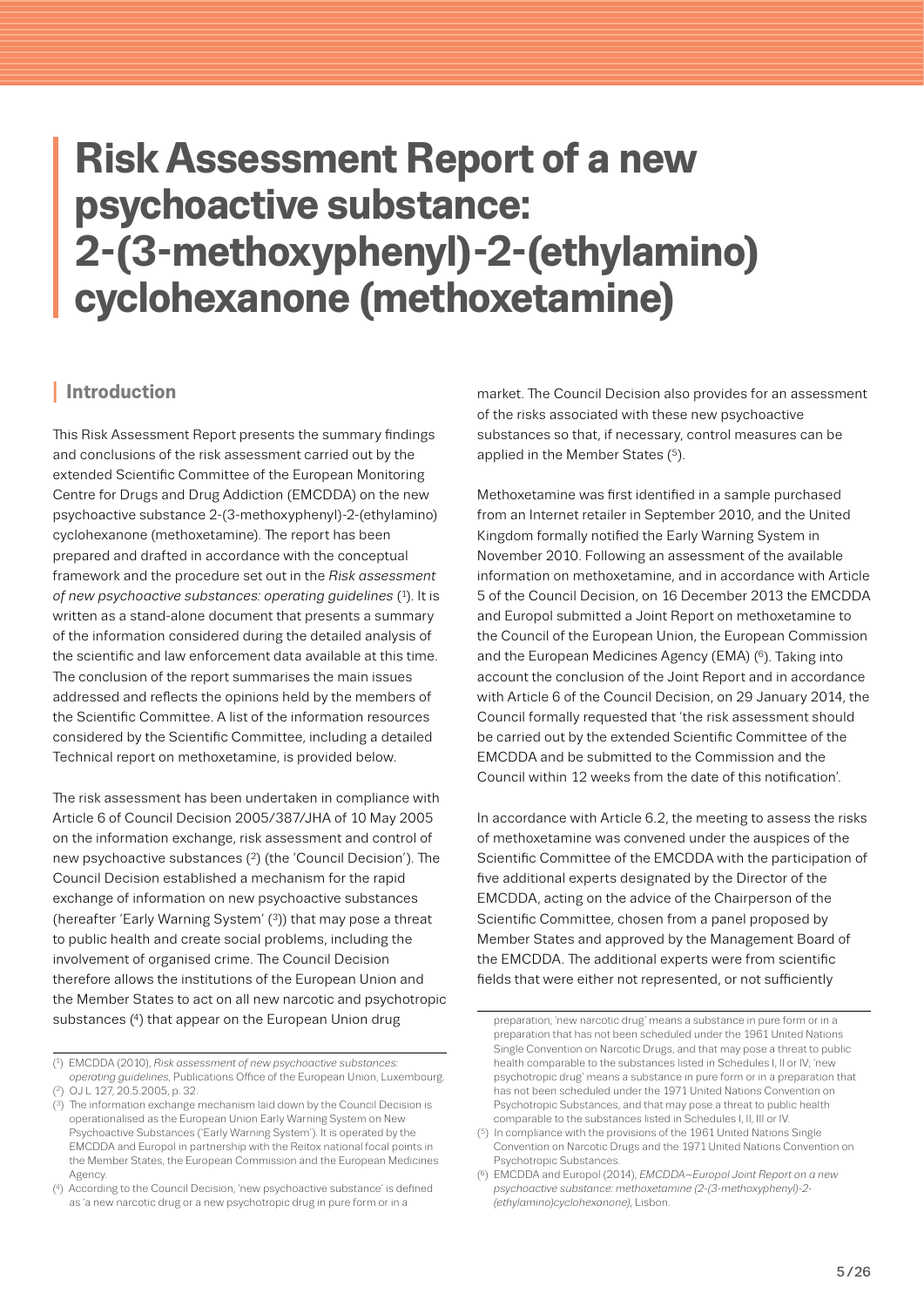represented, on the Scientific Committee, and whose contribution was necessary for a balanced and adequate assessment of the possible risks of methoxetamine, including health and social risks. Furthermore, two experts from the Commission, one expert from Europol and one expert from the EMA participated in the risk assessment. The meeting took place on 1 and 2 April 2014 at the EMCDDA in Lisbon. The risk assessment was carried out on the basis of information provided to the Scientific Committee by the Member States, the EMCDDA, Europol and the EMA. A list of the extended Scientific Committee and the other participants attending the risk assessment meeting is included at the end of this publication.

The extended Scientific Committee considered the following information resources for the risk assessment:

- (i) Technical report on 2-(3-methoxyphenyl)-2-(ethylamino) cyclohexanone (methoxetamine) (Annex 1);
- (ii) *EMCDDA–Europol Joint Report on a new psychoactive substance: methoxetamine (2-(3-methoxyphenyl)-2- (ethylamino)cyclohexanone*;
- (iii) scientific articles, official reports and grey literature, and Internet drug discussion forums and related websites (hereafter 'user websites');
- (iv) data from EMCDDA monitoring of Internet suppliers (which typically appear to be manufacturers and/or wholesalers) and retailers selling methoxetamine;
- (v) *Risk assessment of new psychoactive substances: operating guidelines*; and,
- (vi) Council Decision 2005/387/JHA of 10 May 2005 on the information exchange, risk assessment and control of new psychoactive substances.

Finally, it is important to note that this Risk Assessment Report contains a discussion of the available information on non-fatal intoxications and deaths associated with methoxetamine. Such information is critical to the identification of emerging toxicological problems associated with new psychoactive substances within the European Union. In this context, it is important to recognise that the capacity to detect, identify and report these events differs both within and between the Member States. Some Member States have introduced programmes in the past few years to strengthen these capacities. As a result, more information is available; however, it is likely that serious adverse events remain under-detected.

# **Physical, chemical and pharmacological description of methoxetamine and its mechanism of action, including its medic value description of methoxetamine and its mechanism of action, including its medical value**

Methoxetamine is an arylcyclohexylamine substance (Figure 1). The systematic (International Union of Pure and Applied Chemistry, IUPAC) name for methoxetamine is (*RS)*-2-(3-methoxyphenyl)-2-(ethylamino)cyclohexanone. Methoxetamine contains one asymmetric carbon atom and thus is a chiral molecule (Figure 1). There are no details available on the enantiomeric form detected (7). It is structurally similar to ketamine (8) and the internationally control substance phencyclidine (9). There are a number of other arylcyclohexylamine substances that have been notified to the Early Warning System, including: 2-methoxyketamine, *N*-ethylnorketamine, 3-MeO-PCE and 4-MeO-PCP (10).

The name 'methoxetamine' was reported to have been created as a contraction of methoxy-ketamine. The Chemical Abstract Service (CAS) Registry Numbers for methoxetamine are 1239943-76-0 (base) and 1239908-48-5 (hydrochloride salt).

#### FIGURE 1

The molecular structure, formula and weight of methoxetamine (the asterisk indicates the asymmetric carbon)



Molecular formula:  $C_{15}H_{21}NO_{2}$ Molecular weight: 247.33 g/mol

(10) 2-methoxyketamine is 2-(2-methoxyphenyl)-2-(methylamino)cyclohexanone; N-ethylnorketamine is 2-(2-chlorophenyl)-2-(ethylamino)cyclohexanone; 3-MeO-PCE is N-Ethyl-1-(3-methoxyphenyl)cyclohexylamine; and 4-MeO-PCP is 1-[1-(4-methoxyphenyl)cyclohexyl]-piperidine.

<sup>(7) &#</sup>x27;Detections' is an all-encompassing term and may include seizures and/or collected and/or biological samples. Seizure means a substance available (seized) through law enforcement activities (police, customs, border guards, etc.). Collected samples are those that are actively collected by drug monitoring systems (such as test purchases) for monitoring and research purposes. Biological samples are those from human body fluids (urine, blood, etc.) and/or specimens (tissues, hair, etc.).

<sup>(8)</sup> EMCDDA (2002), *Report on the risk assessment of ketamine [\(2-\(2-chlorophenyl\)-2-\(methylaminocyclohexanone\) in the framework of the](www.emcdda.europa.eu/html.cfm/index33341EN.html)  joint action on new synthetic drugs*, Lisbon.

<sup>(9)</sup> Phencyclidine is also known as PCP and chemically as 1-(1-phenylcyclohexyl) piperidine.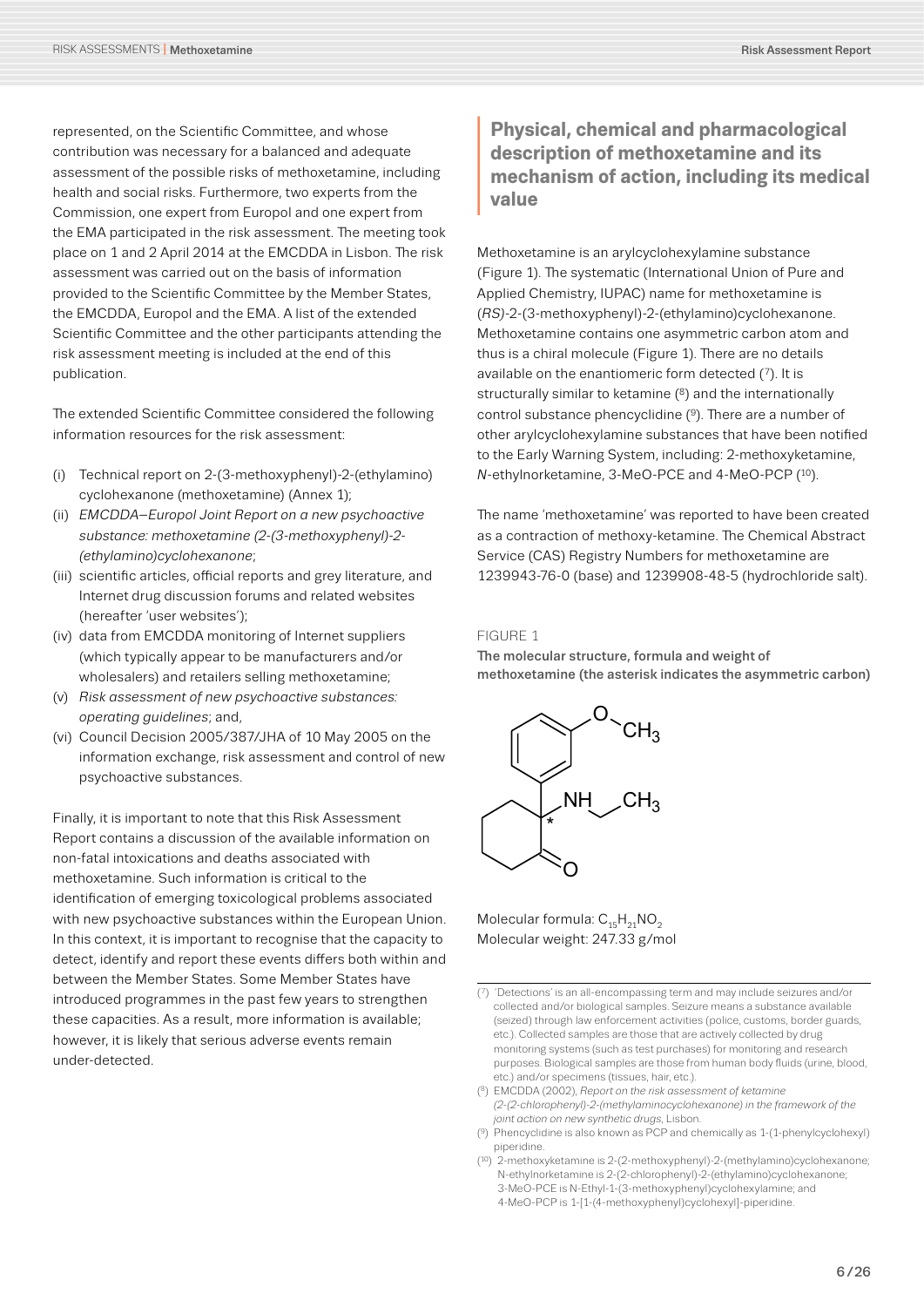The physico-chemical properties of methoxetamine have not been described in the scientific literature. It has been mostly encountered in seized or collected samples as a white crystalline powder. There are also reports of it being seized as 'off white', beige or yellow powder. It appears to be commonly sold in powder form, although it is also available in tablets, capsules and liquid form. Common routes of administration are nasal insufflation and oral ingestion. Methoxetamine (salt) is soluble in water and the powder can be dissolved for oral use or intravenous/intramuscular injection.

Methods have been developed for the analysis of methoxetamine and some of its metabolites, including liquid chromatography coupled with mass spectrometry (LC-MS), gas chromatography coupled with mass spectrometry (GC-MS) and high-performance liquid chromatography coupled with ultraviolet detection (HPLC-UV).

There is one published *in vitro* study investigating the pharmacodynamics of methoxetamine, which suggests that it has an affinity for the NMDA (*N*-methyl-D-aspartate) receptor similar to ketamine. However, unlike ketamine, methoxetamine also has affinity for the serotonin transporter.

No animal studies were identified that investigated the median lethal dose  $(LD_{50})$  of methoxetamine.

No animal studies were identified that investigated the potential for self-administration of methoxetamine.

No studies in the scientific literature have assessed the psychological and/or behavioural effects of methoxetamine in humans. In addition, there are no animal studies on which to base an extrapolation of potential effects. However, selfreported experiences from user websites suggest that the desired psychological and behavioural effects of methoxetamine are broadly comparable to those reported for ketamine, which is a dissociative  $(11)$  anaesthetic. These include: euphoria, empathy, pleasant intensification of sensory experiences, mild to strong sense of dissociation from the physical body, derealisation, 'coziness', improved social interaction, distorted sense of reality, vivid hallucinations, introspection and brief antidepressant effects.

According to information from user websites, methoxetamine appears to be used in single doses of between 10–200 mg, although some reports suggest that initial doses should not exceed 50 mg. The onset of desired effects is typically seen within 30–90 minutes of nasal insufflation, 90 minutes after oral ingestion and 5 minutes after intramuscular injection.

Users report that the desired effects last approximately 1–7 hours depending on the route of administration.

Only two studies have investigated the pharmacokinetics of methoxetamine, both of which investigated its metabolism. No studies have assessed other pharmacokinetic parameters such as absorption, distribution or excretion.

The five most abundant phase I and two most abundant phase II metabolites found in the *in vitro* studies were due to demethylation, reduction, oxidation and glucuronidation. No data are available on the biological activity of the metabolites.

Methoxetamine is used in analytical reference materials and scientific research investigating its chemistry, pharmacology and toxicology as a result of its emergence on the drug market. There are currently no known uses of methoxetamine as an industrial, agricultural or cosmetic compound. However, the name 'methoxetamine' has been registered as a trade mark in a Member State (December 2010); the significance of this trade mark application is unknown.

According to information provided by EMA, there are no known human or veterinary medical uses of methoxetamine in the European Union. There is no marketing authorisation (existing, on-going or suspended) for methoxetamine at the European Union level or in the Member States that responded to the information request by the EMA that was launched under Article 5 of the Council Decision. There is no information that methoxetamine is used for the manufacture of a medicinal product in the European Union. However, it should be noted that there is no European Union database on the synthetic routes of all registered medicinal products. There remains a theoretical possibility that methoxetamine could in the future be developed for use as an antidepressant due to its actions at the NMDA receptor; to date there has been no formal evaluation of such a potential application.

Internet suppliers and retailers openly sell methoxetamine in bulk and retail quantities. It is also available from bricks and mortar head shops and street-level drug dealers.

# **<sup>I</sup> Chemical precursors that are used for the manufacture of methoxetamine**

The method based on the patent on the synthesis of aminoketones from 1966 requires four steps. A Grignard reagent made from cyclopentyl bromide is reacted with 3methoxybenzonitrile to form 3-methoxyphenyl cyclopentyl ketone, which is then brominated. The resulting α-bromo

<sup>(11)</sup> The term 'dissociative' has two meanings: first, it refers to an effect on the brain, inducing a lack of responsive awareness not only to pain but also to the general environment; second, it refers to a feeling of dissociation of the mind from the body ('out-of-body experience').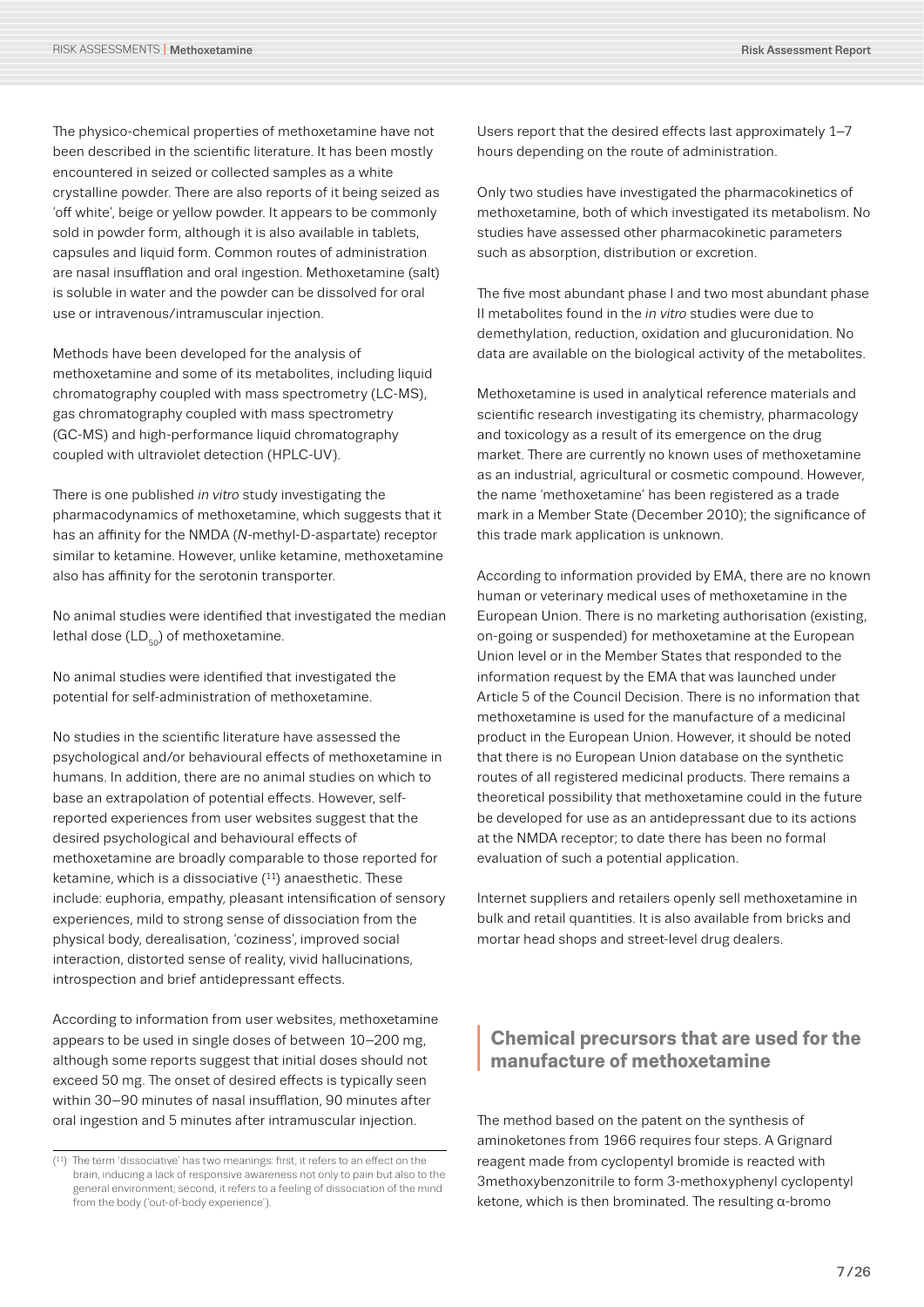ketone is reacted with ethylamine and the product undergoes rearrangement to form methoxetamine upon heating.

There is currently no information regarding manufacturing sites, the chemical precursors or the synthetic routes used for methoxetamine that has been detected on the drug market. Precursors and other chemicals needed for the manufacture of methoxetamine are inexpensive and are readily available. These reactions are feasible in an amateur laboratory setting and do not require sophisticated equipment.

There is no information on the purity of methoxetamine that is present on the drug market. Analysis of seized products has found methoxetamine on its own, and also in combination with pharmacologically active substances (e.g. lidocaine, phenacetin, chlordiazepoxide and caffeine) and/or other psychoactive substances (e.g. cocaine, ketamine, MDPV, 4-MEC, AM-2201, 4-HO-MET, 5-MeO-DiPT, and 6-APB).

## **<sup>I</sup> Health risks associated with methoxetamine**

#### **I** Individual health risks

The assessment of individual health risks includes a consideration of the acute and chronic toxicity of methoxetamine, its dependence potential and its similarities to and differences from other chemically related substances.

The structural similarities and the available information on the *in vitro* and *in vivo* properties of methoxetamine would suggest a pharmacological and toxicological profile similar to ketamine and, to a certain extent, PCP, although additional studies are needed to confirm this.

As noted, information on the acute toxicity associated with methoxetamine is not collected uniformly across the European Union.

A total of 120 non-fatal intoxications associated with methoxetamine have been reported by five Member States: Belgium (two cases), France (three), Germany (nine), Italy (15) and Sweden (91); analytical confirmation of methoxetamine from biological samples has been reported in 55 of these cases: Belgium (one case), France (three), Italy (13), and Sweden (38). In addition, 15 clinical case reports (12) relating

to non-fatal intoxications associated with methoxetamine have been reported in the scientific literature; of these, analytical confirmation was reported in 11 cases: Poland (two cases), the United Kingdom (seven), Switzerland (one) and the United States (one).

Data from these reports, together with information from self-reported user experiences, suggest that individuals present with adverse effects similar to ketamine intoxication. These include: nausea and severe vomiting, diarrhoea, slow and/or irregular heart rates, blackouts/loss of consciousness, sweating, distorted vision, buzzing/ringing in ears, difficulty breathing, headaches, seizures, tremor, disorientation, post-use depression, mental slowing, anxiety, difficulty speaking or moving limbs, catatonia, confusion, agitation, aggression, hallucinations, paranoia and psychosis. In addition, acute methoxetamine intoxications include stimulant effects (e.g. agitation, tachycardia and hypertension) and cerebellar features (e.g. ataxia and nystagmus) that would not be expected with acute ketamine intoxication.

Methoxetamine may be used on its own or in combination with other substances. Analysis of various products has shown that the composition of the products can differ and that the user is unlikely to be aware of the exact dose or compound(s) present. There is the potential therefore that in such cases some or all of the reported symptoms may be due to other substances or a combination of them, rather than to methoxetamine itself.

Twenty deaths associated with methoxetamine have been reported to the Early Warning System by six Member States where the substance has been detected in post mortem biological samples: Austria (one death), Finland (one), France (one), Poland (one), Sweden (one) and the United Kingdom (15). In eight of the cases methoxetamine was the only psychoactive substance reported. It should be noted that in the remaining cases it is possible that other pharmacologically active substances (such as controlled drugs and medicines) and/or other medical conditions or trauma may have contributed to and/or been responsible for death. It is also notable that four of the 20 deaths mentioned drowning as the cause of death.

Methoxetamine has been marketed to users as a 'bladder friendly' alternative to ketamine. Since methoxetamine has only been reported to be available and used for a relatively short period of time compared to ketamine, there is currently no human data to support or refute these claims. Using an established animal model of ketamine toxicity, one published study showed that three months of intraperitoneal methoxetamine administration in mice was associated with similar bladder and renal tract toxicity that have been seen in similar animal models of chronic ketamine administration.

<sup>(12)</sup> The term 'clinical case reports' is used to denote both clinical case reports and case series published in the scientific literature.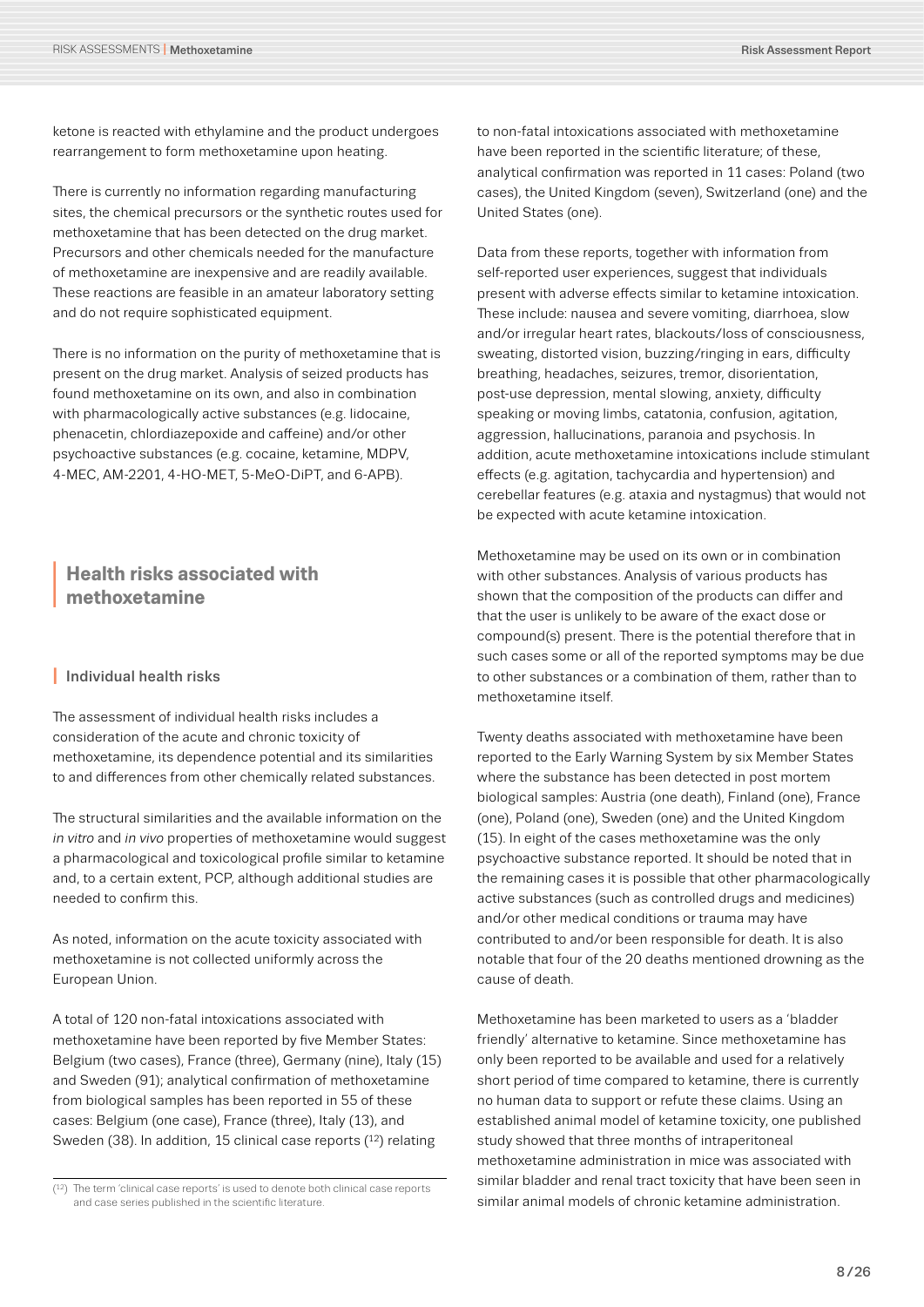There is currently no data from animal or human studies to be able to determine whether chronic methoxetamine use may be associated with the other patterns of chronic toxicity seen with ketamine use.

There are no data on the potential for interactions between methoxetamine and other drugs, medicinal products, and other forms of interaction including inhibitors or inducers of drug metabolism. In this context, it is worth noting, however, that the use of ketamine with other CNS depressants (e.g. alcohol) can potentiate CNS depression and/or increase the risk of developing respiratory depression. Concurrent use of diazepam or other benzodiazepines will increase plasma levels and reduce the clearance rate of ketamine.

No published animal or human studies have investigated the potential for neurotoxicity, reproductive toxicity, genotoxicity and carcinogenic potential of methoxetamine.

No studies have been published on the abuse liability or dependence potential of methoxetamine. There has been one self-reported experience of methoxetamine 'addiction' on a user website.

There is no information on the psychosocial consequences of chronic methoxetamine use, such as its effects on psychological development and the interaction with the social environment.

#### **I** Public health risks

The public health risks associated with methoxetamine may be categorised in terms of patterns of use (extent, frequency, route of administration, etc.); availability and quality of the drug; information, availability and levels of knowledge amongst users; and, negative health consequences.

Detections of methoxetamine have been reported to the EMCDDA in 23 Member States, Turkey and Norway since November 2010.

Methoxetamine is sold and used as a substance in its own right; it is also sold as ketamine on the illicit drug market. EMCDDA monitoring of Internet suppliers and retailers selling methoxetamine (conducted in the month prior to the risk assessment) identified more than ten companies, which may be based within the European Union and China, offering up to multi-kilogram quantities of the substance. This availability coupled with evidence of its sale as ketamine raises the possibility that methoxetamine could be supplied and used as a (temporary) replacement for ketamine. In some seizures and detections, methoxetamine has been reported to be the only

psychoactive substance identified; in other cases it has been found in combination with other psychoactive substances, including ketamine. Similar to other drugs, users may combine methoxetamine with stimulants, hallucinogens and/or depressants including alcohol and medicines. However, some users may have taken methoxetamine unknowingly along with or instead of other substances, particularly when they may have intended to use ketamine.

The main routes of administration of methoxetamine appear to be nasal insufflation and oral ingestion. Intramuscular injection and intravenous injection have also been reported; sharing of injecting equipment carries the additional risks of bacterial infections and transmission of blood-borne viruses.

There are limited data available on the characteristics and behaviour of users. Users are likely to overlap with people who use ketamine and/or other new psychoactive substances. Information from clinical case reports suggests that methoxetamine may be used in a range of settings, including the home environment and recreational settings. In the latter case this includes informal settings (such as 'house parties') and organised events (such as music festivals).

There are currently no coordinated national or European population surveys on methoxetamine use. There are data available from non-representative studies in the Netherlands and the United Kingdom.

One non-representative Internet survey open to respondents across the world found that from 7 700 United Kingdom-based respondents (including 'clubbers'), both lifetime (4.9 %) and last year (4.2 %) use of methoxetamine was lower than for ketamine (47.5 % and 24.5 % respectively). Data was reported on four different reasons as to why respondents used methoxetamine: easier to get hold of (73 %); better value for money (20 %); curious or it was sold as ketamine (20 %); less damaging to liver/kidneys (18 %).

In a survey of 313 individuals attending 'gay friendly' nightclubs in south-east London in July 2011, self-reported use of methoxetamine was considerably lower than ketamine for lifetime (6.1 % vs. 60.3 %), last year (4.8 % vs. 48.7 %) and last month (1.9 % vs. 34.9 %) use. Only 1.6 % reported use or planned use of methoxetamine on the night of the survey, compared to 41.0 % for mephedrone and 16.7 % for cocaine. When the survey was repeated in July 2012 there had been a significant increase in self-reported use of methoxetamine: lifetime use was 21.0 % in 2012 compared to 6.1 % in 2011; last year use was 19.2 % compared to 4.8 %; and last month use was 10.1 % compared to 1.9 %. Although there was no significant change in lifetime and last year use of ketamine between the two surveys, there was a reduction in last month use of ketamine (24.4 % in 2012, down from 34.9 % in 2011).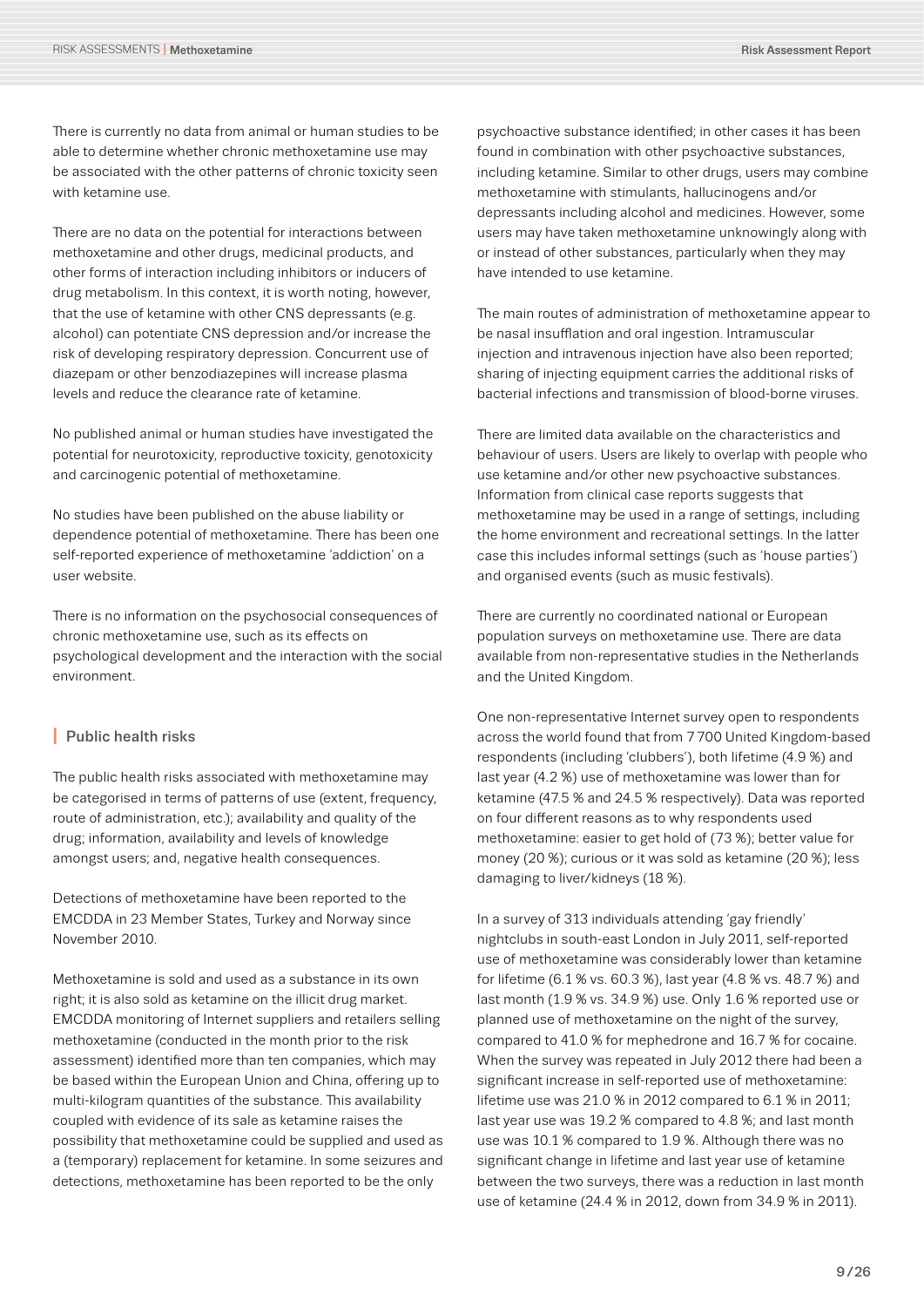A web survey among frequent visitors to parties, festivals and clubs was undertaken in the Netherlands in 2013. There was limited information on the survey population in this report and no information on the number of individuals surveyed. The prevalence rates of methoxetamine use were lower than the rates reported for ketamine at 3.0 % (methoxetamine) and 19.3 % (ketamine) for lifetime use; 2.3 % and 12.8 % for last year use; and 0.3 % and 5.0 % for last month use.

As noted, information from a range of sources suggests that methoxetamine is being sold as a 'legal' replacement to ketamine and is also sold as ketamine on the illicit drug market. It may be relevant to consider the prevalence of ketamine use in the general population. Data from the 2012/2013 Crime Survey for England and Wales (United Kingdom) reported that 0.4 % of adults aged 16–59 and 0.8 % of young adults aged 16–24 reported use of ketamine in the last year.

# **<sup>I</sup> Social risks associated with methoxetamine**

There is limited information on the social risks associated with methoxetamine.

There is no information on whether the use of methoxetamine affects education or career, family or other personal or social relationships, including marginalisation.

Although there are no relevant studies, it may be assumed that the acute behavioural effects of methoxetamine on operating machinery and driving are similar to those caused by other dissociative substances. There are currently no reports of methoxetamine detection in either fatal or non-fatal road traffic accidents. However, two cases were reported by Germany of driving under the influence of drugs that were associated with methoxetamine; in addition, two cases from the United Kingdom were reported where methoxetamine was detected in biological samples from individuals suspected of driving under the influence of drugs and/or alcohol. The available information does not permit comment on the extent to which driving is impaired.

One Member State (Sweden) reported 17 detections of methoxetamine in biological samples related to individuals suspected of committing a minor drug offence. Additional information on these cases is not available to allow further comment.

There are some healthcare costs associated with cases of acute methoxetamine toxicity presenting to hospitals. Most of these involve short assessments within the emergency department; however, a minority of individuals have had more prolonged symptoms over a few days or have required admission to psychiatric facilities due to ongoing symptoms.

There is no information on the social risks associated with the distribution and trafficking of methoxetamine.

No systematic studies are available on the characteristics and behaviour of those who use methoxetamine. It is likely that they will be similar to those using other dissociative drugs such as ketamine and/or experimenting with new psychoactive substances.

# Information on the level of involvement of<br>organised crime, seizures and/or<br>detections by the authorities, and the<br>manufacture of methoxetamine **organised crime, seizures and/or detections by the authorities, and the manufacture of methoxetamine**

There is no information to suggest the involvement of organised crime or criminal groups in the manufacture, distribution (trafficking) and supply of methoxetamine. However, there have been reports of tablets with markings that would normally be associated with other recreational drugs (e.g. 'ecstasy').

# **Information on any assessment of<br>
<b>I** methoxetamine in the United Nation<br>
system **methoxetamine in the United Nations system**

The World Health Organization is the specialised agency of the United Nations designated for the evaluation of the medical, scientific and public health aspects of psychoactive substances under the 1961 United Nations Single Convention on Narcotic Drugs and the 1971 United Nations Convention on Psychotropic Substances.

The World Health Organization informed the EMCDDA that methoxetamine would be subject to evaluation at the 36th meeting of the Expert Committee on Drug Dependence in June 2014.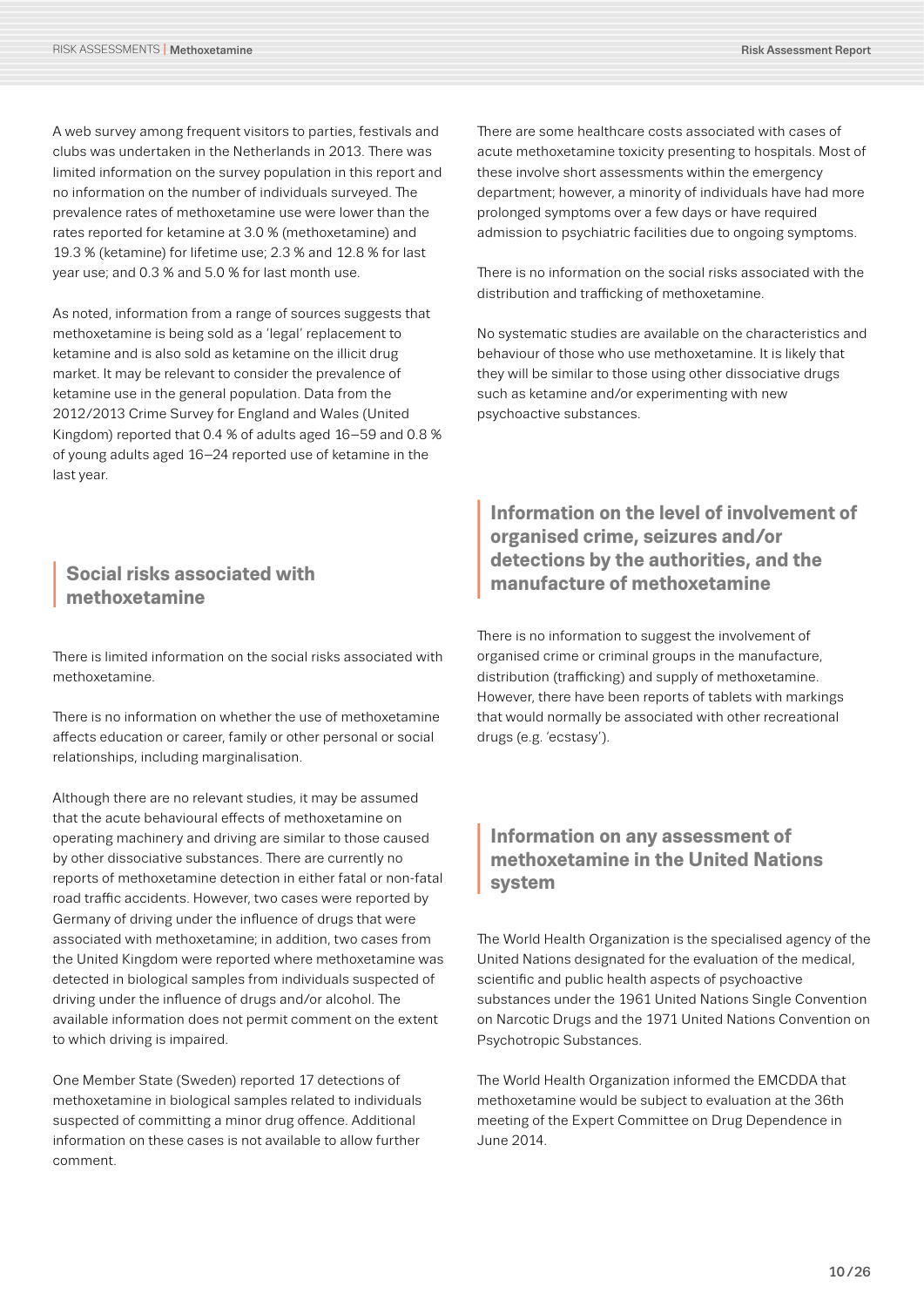Article 7.1 of Council Decision states:

'*No risk assessment shall be carried out in the absence of a Europol/EMCDDA Joint Report. Nor shall a risk assessment be carried out where the new psychoactive substance concerned is at an advanced stage of assessment within the United Nations system, namely once the WHO Expert Committee on Drug Dependence has published its critical review together with a written recommendation, except where there is significant new information that is relevant in the framework of this Decision.*'

The risk assessment has been carried out on the understanding that methoxetamine is not at an advanced stage of assessment within the United Nations system.

# **Description of the control measures that<br>
are applicable to methoxetamine in the<br>
Member States are applicable to methoxetamine in the Member States**

Methoxetamine is not listed for control in the 1961 United Nations Single Convention on Narcotic Drugs or in the 1971 United Nations Convention on Psychotropic Substances (together 'UN drug conventions').

Nine Member States (Cyprus, Denmark, France, Germany, Italy, Lithuania, Slovenia, Sweden and the United Kingdom) and Turkey control methoxetamine under legislation by virtue of their obligations under the UN drug conventions.

Nineteen Member States (Austria, Belgium, Bulgaria, Croatia, the Czech Republic, Estonia, Finland, Greece, Hungary, Ireland, Luxembourg, Latvia, Malta, the Netherlands, Poland, Portugal, Romania, Slovakia and Spain) and Norway do not control methoxetamine by virtue of their obligations under the UN drug conventions.

Of these nineteen Member States, nine (Austria, Finland, Hungary, the Netherlands, Poland, Portugal, Romania, Slovakia and Spain) and Norway use other legislative measures to control methoxetamine:

In Austria methoxetamine is listed as controlled by the New Psychoactive Substances Act. In Finland methoxetamine has been controlled under the Medicines Act (395/87) since 9 December 2011. In Hungary methoxetamine is listed in Schedule C of Government Decree 66/2012. In the Netherlands the sale of methoxetamine in consumer amounts it is treated as being a medicinal product and must comply with medicines legislation (and general product safety

legislation). In Poland methoxetamine falls under the definition of a 'substitution drug' under the Act amending the Act on Counteracting Drug Addiction and the Act on State Sanitary Inspection, 2010 and as such its marketing and production is penalised with a fine (administrative sanctions). In Portugal methoxetamine is listed as controlled under Decree-Law 54/2013. In Romania the Law 194/2011 subjects to control any psychoactive substance that qualifies by conforming to certain criteria (all substances with psychoactive potential are subject to control until proven harmless by a special designated commission). In Slovakia methoxetamine is in the List of Risk Substances published in a Ministry of Health Regulation No 298/2013 Coll., which came into force on 1 October 2013. Spain reported that although there is no current specific legislation controlling production, commerce, imports, exports or use/consumption of methoxetamine, given that it may cause harmful effects to users there is general (administrative and criminal) legislation on health protection that, if necessary, is fully applicable. In Norway methoxetamine is regulated by the Medicines Act and a prescription would be required to receive it.

# **<sup>I</sup> Options for control and the possible consequences of the control measures**

Under Article 9.1 of the Council Decision the option for control that is available is for the Member States to submit the new psychoactive substance methoxetamine to control measures and criminal penalties, as provided for under their legislation, by virtue of their obligations under the UN drug conventions. There are no studies on the possible consequences of such control measures on methoxetamine. If this option of control is pursued, the Committee considers that the following consequences are possible. Some of these may apply to any new psychoactive substance.

- n This control option could be expected to limit the availability of methoxetamine and hence the further expansion of the current open trade in this substance. However, this may have little impact on the manufacturers and suppliers based outside of the European Union.
- A positive health consequence that may result from this control option is the benefit brought about by the presumed reduction in availability and use of methoxetamine.
- This control option could facilitate the detection, seizure and monitoring of methoxetamine related to its unlawful manufacture, trafficking and use. In so doing, it could facilitate cooperation between the judicial authorities and law enforcement agencies within the European Union.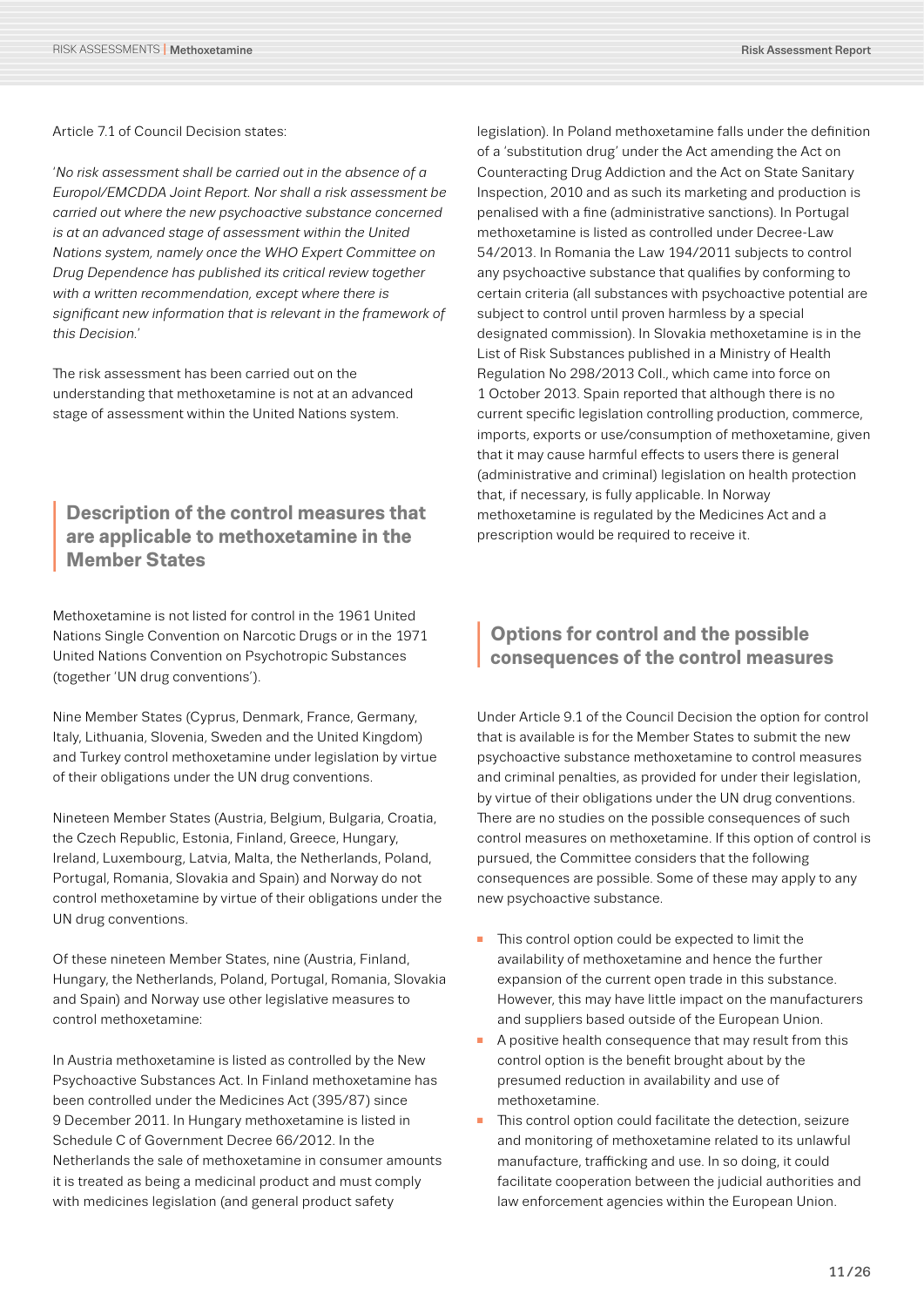- $\blacksquare$  This control option would imply additional costs for the criminal justice system, including forensic services, law enforcement and the courts.
- This control option could lead to replacement with structurally related or other (established or new) psychoactive substances that may also have public health consequences.
- $\blacksquare$  It is not possible to gauge to what extent this control is likely to impact on current and future research by academic institutes, the pharmaceutical or chemical industries.
- n This control option could create an illicit market in methoxetamine with the increased risk of associated criminal activity, including organised crime.
- $\blacksquare$  It is a concern that a common technique used by Internet retailers within the European Union is to offer price discounts or other promotions in order to dispose of remaining stocks of new psychoactive substances when control measures are impending. Therefore, this control option could lower the price of any methoxetamine that is still available on the market and temporarily increase its availability. The extent to which this will impact on public health, criminality or levels of use is difficult to predict.

In order to examine the consequences of control, the Committee wishes to note that should this option be pursued it will be important to monitor for the presence of methoxetamine on the market post-control.

Aside from the option for control under those stipulated in Article 9.1 of the Council Decision, other options for control may be available to Member States. These may include medicines legislation or restricting the importation and supply of the substance using other legislative options.

# **<sup>I</sup> Conclusion**

Methoxetamine is an arylcyclohexylamine substance that is chemically similar to ketamine and PCP and, in common with these, has dissociative properties. Methoxetamine was first identified in a collected sample purchased from an Internet retailer in September 2010, and the United Kingdom formally notified to the Early Warning System in November 2010.

Methoxetamine has emerged on the 'legal highs' market where it is sold as a 'research chemical' and advertised as a 'legal' replacement for ketamine by Internet retailers, brick and mortar head shops and street-level drug dealers; it is also sold as ketamine. It has been mostly found as a powder, but also as tablets and in liquid form.

Methoxetamine has been detected in 23 Member States, Turkey and Norway. EMCDDA monitoring of Internet suppliers and retailers selling methoxetamine has identified more than ten companies, which may be based within the European Union and China, offering up to multi-kilogram quantities of the substance. Data on prevalence are limited to nonrepresentative studies in the United Kingdom and the Netherlands. These data suggest that the lifetime, last year and last month prevalence of the use of methoxetamine is lower than ketamine. Given that some ketamine users have reported the use of methoxetamine, it is likely that there is an overlap between these groups and/or users of other new psychoactive substances. However, detailed information on the characteristics of methoxetamine users is not available. There is no specific information on the social risks that may be related to methoxetamine.

The main routes of administration appear to be nasal insufflation and oral ingestion; intramuscular injection and intravenous injection have also been reported. The subjective effects reported by methoxetamine users are similar to ketamine. There are no published studies assessing the psychological and/or behavioural effects of methoxetamine in animals or in humans.

Methoxetamine, either alone or in combination with one or more substances, has been detected in 120 non-fatal intoxications in five Member States that reported to the Early Warning System; an additional 15 clinical case reports — Poland (three cases), the United Kingdom (eight), Switzerland (one) and the United States (three) — have been published in the scientific literature. There have been 20 deaths associated with methoxetamine in six Member States. It is not possible to determine the significance of the detection of methoxetamine in most of these deaths.

It appears that the effect profile and clinical presentations of acute methoxetamine toxicity share some features seen with ketamine, but that there is the potential for additional effects such as stimulant and cerebellar features. The current data does not allow an accurate assessment to be made on the extent to which methoxetamine users are likely to experience health problems. There is currently no data from either animal studies or human users of methoxetamine to determine its abuse liability and dependence potential.

There is only one animal study that has examined the potential for chronic health effects of methoxetamine. This study suggests that methoxetamine may be associated with similar renal and lower urinary tract effects to ketamine; however, there is no data in humans to substantiate this. No studies have been published investigating the potential for neurotoxicity, reproductive toxicity, genotoxicity and carcinogenic potential of methoxetamine use.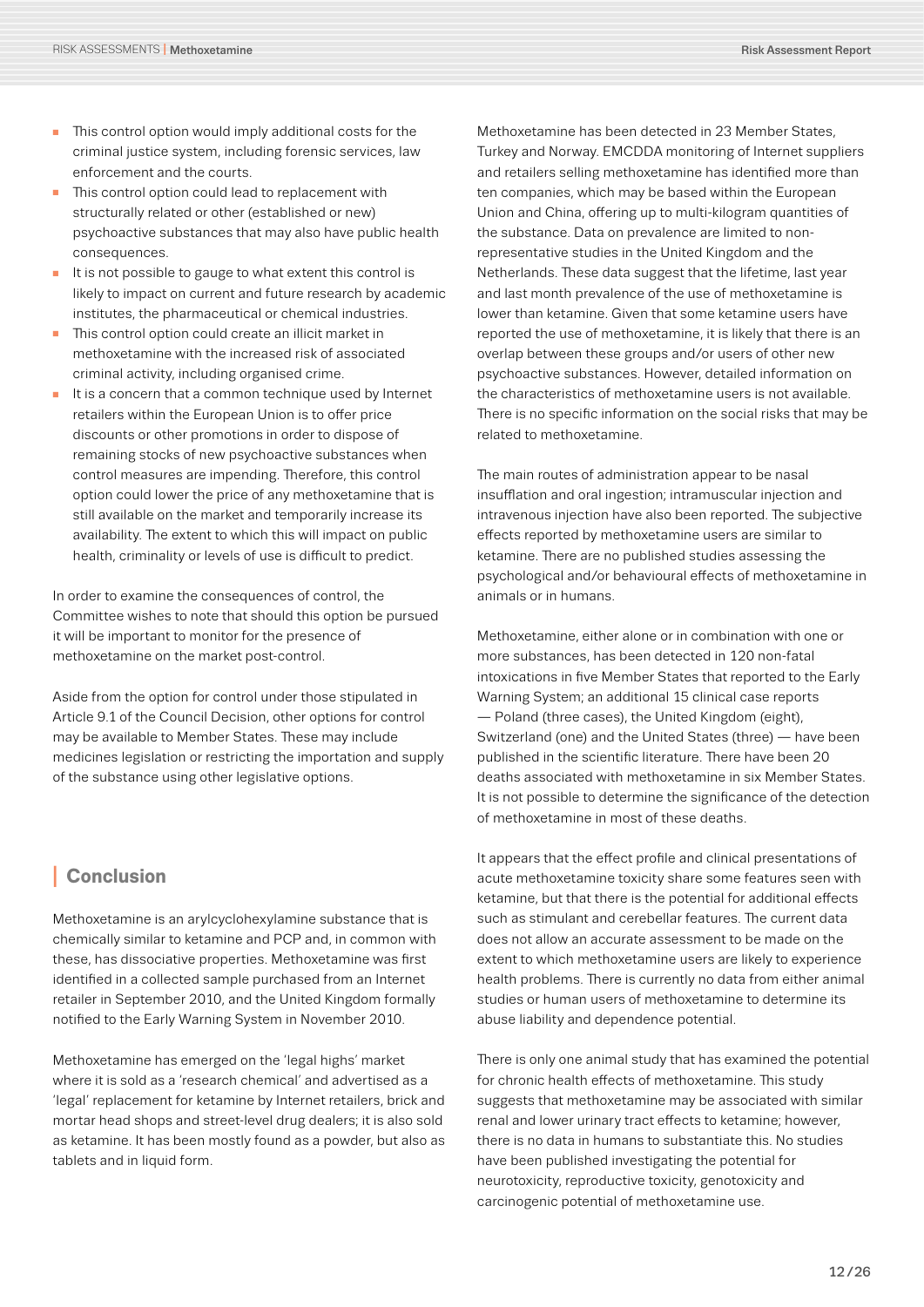Multi-kilogram quantities of methoxetamine in powder form have been seized within the European Union but there is no information on the involvement of organised crime. Precursors and other chemicals needed for the manufacture of methoxetamine are inexpensive and are readily available. These reactions are feasible in an amateur laboratory setting and do not require sophisticated equipment.

Methoxetamine is used in analytical reference materials and in scientific research. It has no established or acknowledged medical value or use (human or veterinary) in the European Union. There are no indications that methoxetamine may be used for any other purposes.

Methoxetamine is not listed for control in the 1961 United Nations Single Convention on Narcotic Drugs or in the 1971 United Nations Convention on Psychotropic Substances. Methoxetamine is currently undergoing assessment by the United Nations system. Nine Member States and Turkey control methoxetamine under legislation by virtue of their obligations under the UN drug conventions. Nine of the remaining Member States and Norway use other legislative measures to control the substance.

Many of the questions posed by the lack of evidence on the health and social risks of methoxetamine, as for any new

psychoactive substance, could be answered through further research. Areas where additional information would be important include: receptor binding and functional activity studies; metabolic pathway studies; behavioural studies; clinical patterns of acute and chronic toxicity in humans; the potential interaction between methoxetamine and other substances; prevalence and patterns of use (including targeted studies that examine user groups and risk behaviours); market studies; chemical profiling studies; studies on the abuse liability and dependence potential; and studies on the social risks associated with its use.

The Committee notes that a decision to control methoxetamine has potential positive consequences in terms of reducing its availability and therefore the adverse health and social consequences arising from its use. It is important, however, to anticipate and minimise where possible any potential negative consequences of control. Control measures could extend an illegal market in methoxetamine, with the associated risk of criminal activity. The implementation of control measures may also lead to the criminalisation of those who continue to use this substance, with the possible attendant risks of socio-economic stigmatisation and marginalisation. Finally, control should not inhibit the gathering and dissemination of accurate information on methoxetamine to users and to relevant professionals.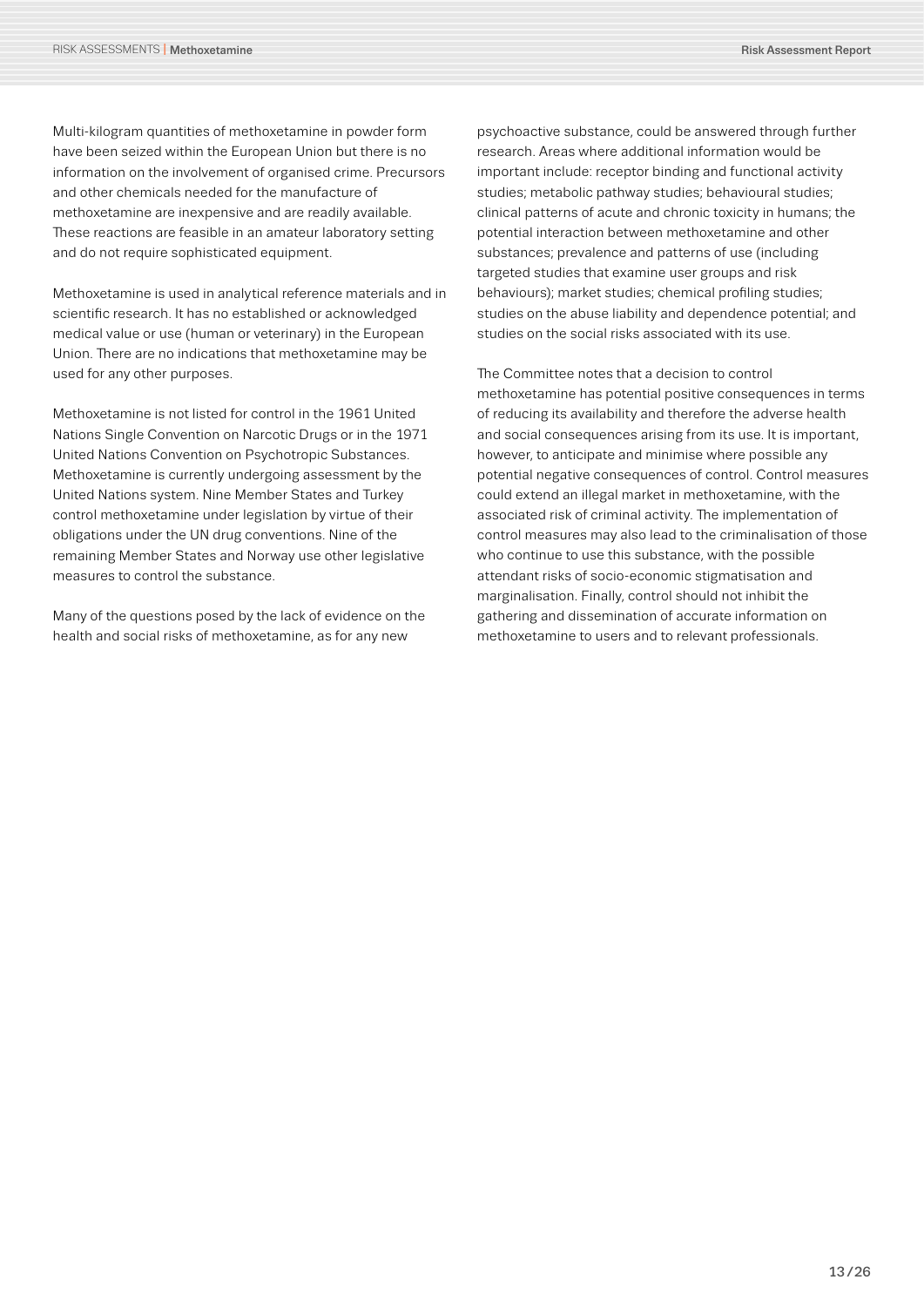# <span id="page-13-0"></span>ANNEX 1 **Technical report on 2-(3-methoxyphenyl)-2-(ethylamino) cyclohexanone (methoxetamine)**

This Technical report was prepared under EMCDDA contract and, while the scientific data presented has been verified to the extent possible, it has not been formally edited by the EMCDDA. The Risk Assessment Report of 2-(3-methoxyphenyl)-2-(ethylamino)cyclohexanone (methoxetamine), to which this report is annexed was produced by the Scientific Committee of the EMCDDA and shall be regarded as the authoritative document.

Suggested citation: *Technical report on 2-(3-methoxyphenyl)- 2-(ethylamino)cyclohexanone (methoxetamine)*, EMCDDA, Lisbon, April 2014.

The full text of the Technical report on 2-(3-methoxyphenyl)-2- (ethylamino)cyclohexanone (methoxetamine) can be accessed under the following link:

www.emcdda.europa.eu/publications/risk-assessment/ methoxetamine/annex1

Tables on non-fatal intoxications and deaths, in which methoxetamine was analytically confirmed, have been [extracted from the Technical report and are presented in the](www.emcdda.europa.eu/publications/risk-assessment/methoxetamine)  following pages.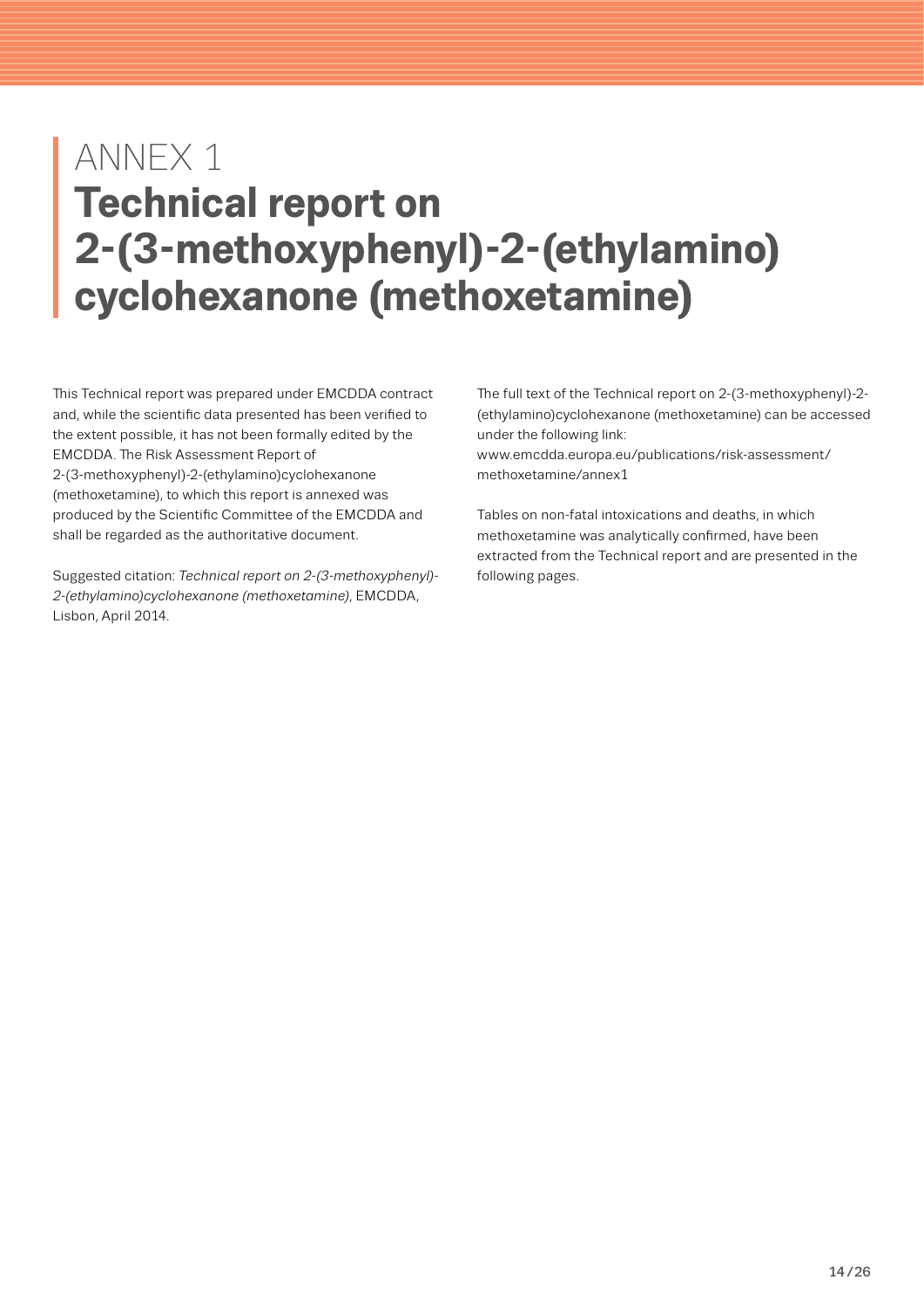#### TABLE 4 FROM THE TECHNICAL REPORT

#### Non-fatal intoxications reported by the Member States to the Early Warning System in which methoxetamine was analytically confirmed in biological samples

| Country        | Date of non-fatal<br>intoxication<br>(gender, age) | <b>Biological</b><br>sample | Methoxetamine<br>results                          | <b>Results for other</b><br>substances                                                                                    | <b>Notes</b>                                                                                                                                                                                                                                                                                                                                                                                                                                                                                                                                                                                                                                                                                                                                                                                                                                                                                             |
|----------------|----------------------------------------------------|-----------------------------|---------------------------------------------------|---------------------------------------------------------------------------------------------------------------------------|----------------------------------------------------------------------------------------------------------------------------------------------------------------------------------------------------------------------------------------------------------------------------------------------------------------------------------------------------------------------------------------------------------------------------------------------------------------------------------------------------------------------------------------------------------------------------------------------------------------------------------------------------------------------------------------------------------------------------------------------------------------------------------------------------------------------------------------------------------------------------------------------------------|
| <b>Belgium</b> | Oct 2013                                           | Urine                       | $^{+}$                                            | Not detected                                                                                                              | Powder (confirmed to contain methoxetamine)<br>marketed as 'Special K'.<br>Most prominent symptoms: euphoria,<br>hallucinations and dissociation. Supportive and<br>symptomatic treatment.                                                                                                                                                                                                                                                                                                                                                                                                                                                                                                                                                                                                                                                                                                               |
| France         | Dec 2011                                           | Blood and<br>urine          | 30 µg/L (plasma)<br>408 µg/L (urine)              | Negative                                                                                                                  | Case from Lyon, France.<br>No further details or clinical information reported.                                                                                                                                                                                                                                                                                                                                                                                                                                                                                                                                                                                                                                                                                                                                                                                                                          |
| France         | Jun 2012                                           | Hair                        | $^{+}$                                            | Not reported                                                                                                              | Case from Toulouse, France.<br>No further details or clinical information reported.                                                                                                                                                                                                                                                                                                                                                                                                                                                                                                                                                                                                                                                                                                                                                                                                                      |
| France         | 2012                                               | <b>Blood</b>                | 136 ng/mL                                         | Cannabis (+)<br>Paracetamol (+)                                                                                           | Case from Garches, France.<br>No further details or clinical information reported.                                                                                                                                                                                                                                                                                                                                                                                                                                                                                                                                                                                                                                                                                                                                                                                                                       |
| Italy          | Feb 2012<br>(M, 27)                                | Blood and<br>urine          | 0.0002 mg/mL<br>(serum)<br>0.167 mg/mL<br>(urine) | Methorphan (present in<br>urine)                                                                                          | He reported that he had "snorted half a package"<br>of methoxetamine (2-(3-Methoxyphenyl)-2-<br>(ethylamino)cyclohexanone) purchased on the<br>Internet and also ingested an undefined amount<br>of dextromethorphan. On admission to the<br>emergency room he was tachycardic (HR 120<br>bpm), confused, hallucinating and "severely<br>agitated". He required treatment with intravenous<br>benzodiazepines (diazepam) initially. By the<br>following day he was being treated with<br>midazolam 15 mg/day, delorazepam 7 mg/day<br>and valproic acid 400 mg/day; subsequently, the<br>delorazepam dosage was increased up to 20 mg/<br>day and haloperidol was added. Although a<br>methoxetamine analytical standard was not<br>available, by use of the product residue, it was<br>estimated that the urine and serum<br>concentrations were 167 microgram/ml and 0.2<br>microgram/ml respectively. |
| Italy          | Jun 2012<br>(M, 38)                                | Blood and<br>urine          | 167 ng/mL<br>(blood)<br>7400 ng/mL<br>(urine)     | APB-isomers (164 ng/mL)<br>Amphetamines (+)<br>MDMA (traces)<br>blood alcohol content<br>2.3 g/L                          | Admitted from a rave accompanied by the police<br>with serious agitation and violent behavior. On<br>admission he was mydriatic, stuporous,<br>sometimes catatonic, hypertensive (150/90<br>mmHg) with a normal heart rate (78 bpm) and<br>normothermic (36ºC). The patient was treated<br>with intravenous fluids and left hospital against<br>medical advice after about 8 hours of<br>observation.                                                                                                                                                                                                                                                                                                                                                                                                                                                                                                    |
| Italy          | Jul 2012<br>(M, 17)                                | Blood and<br>urine          | 198 ng/mL<br>(blood)<br>9000 ng/ml<br>(urine)     | THC (141 ng/mL)<br>Ketamine/norketamine (+)<br>$MDA (+)$                                                                  | Amphetamine (1000 ng/mL) Acute intoxication following attendance at a 'rave<br>MDMA (500 ng/mL) party'. On admission to the ED, he had severe<br>psychomotor agitation associated with<br>hallucinations.                                                                                                                                                                                                                                                                                                                                                                                                                                                                                                                                                                                                                                                                                                |
| Italy          | Oct 2012<br>(M, 24)                                | Urine                       | $^+$                                              | Alcohol (2.7 g/L)<br>Methadone (+)<br>Cocaine (+)<br>Amphetamines (+)<br>$MDMA (+).$<br>APB-isomers (+)<br>Levamisole (+) | Admitted to the ED with severe agitation, stupor,<br>mydriasis, mild hypertension (130/80 mmHg)<br>and significant tachycardia (150 bpm); "no<br>hyperthermia". The patient left the hospital<br>voluntarily after 8 hours of observation.                                                                                                                                                                                                                                                                                                                                                                                                                                                                                                                                                                                                                                                               |
| Italy          | Oct 2012<br>(M, 23)                                | Urine                       | $^+$                                              | <b>THC</b><br>Cocaine (+)<br>Opiates (+)<br>Levamisole (+)                                                                | Intoxication after the consumption of '3 red<br>cylinders' and alcohol. The patient was rescued in<br>confused state. At admission to the emergency<br>room the patient was slowed, sometimes<br>somnolent, normothermic, normotensive with a<br>normal heart rate. ECG was normal.                                                                                                                                                                                                                                                                                                                                                                                                                                                                                                                                                                                                                      |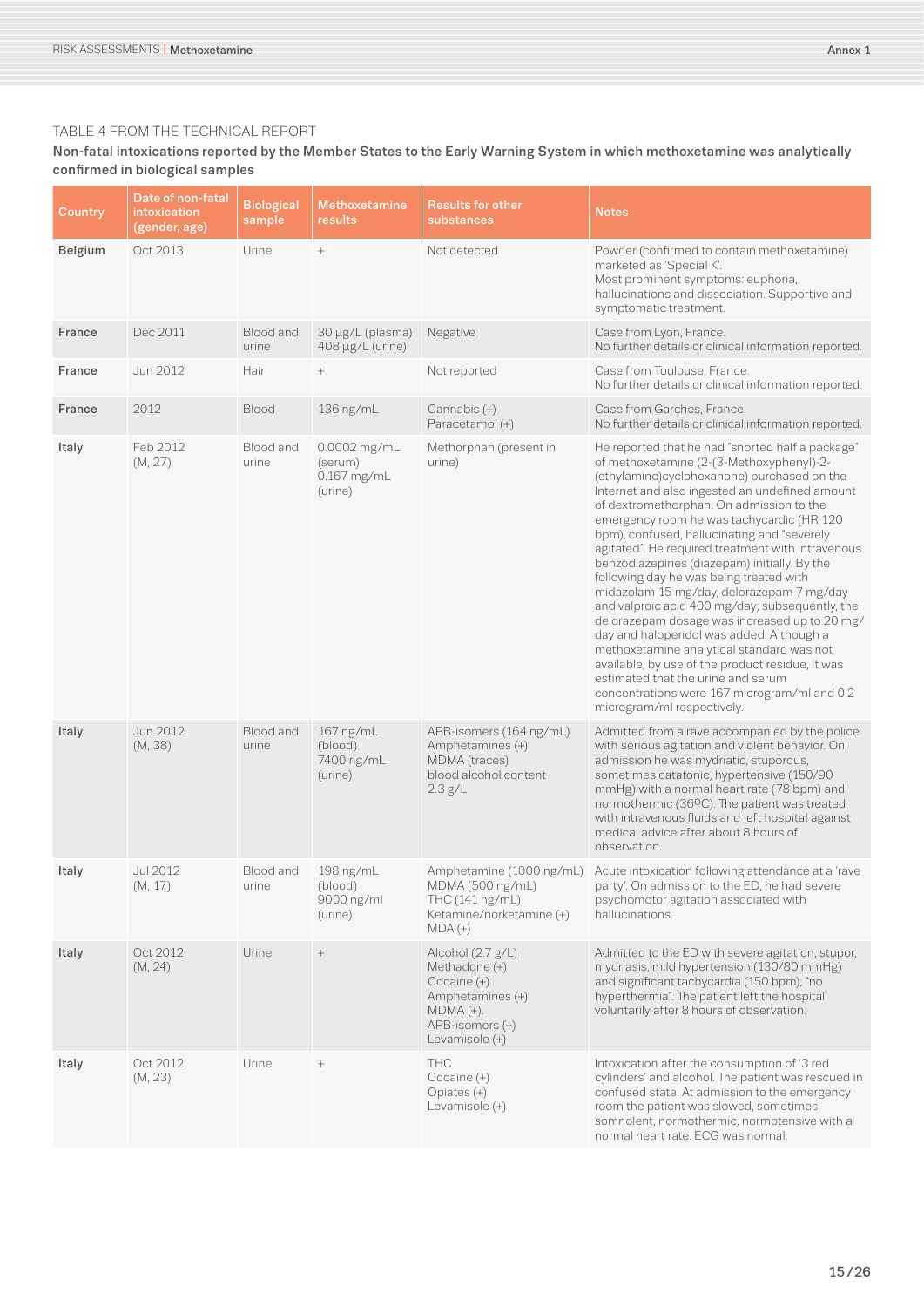| <b>Country</b> | Date of non-fatal<br>intoxication<br>(gender, age) | <b>Biological</b><br>sample | <b>Methoxetamine</b><br>results | <b>Results for other</b><br>substances                                                                                                                                              | <b>Notes</b>                                                                                                                                                                                                                                                                                                                                                                                                                                                                          |
|----------------|----------------------------------------------------|-----------------------------|---------------------------------|-------------------------------------------------------------------------------------------------------------------------------------------------------------------------------------|---------------------------------------------------------------------------------------------------------------------------------------------------------------------------------------------------------------------------------------------------------------------------------------------------------------------------------------------------------------------------------------------------------------------------------------------------------------------------------------|
| Italy          | Nov 2012<br>(M, 23)                                | Urine                       | $\boldsymbol{+}$                | Alcohol (2.2 g/L in blood)<br>$THC (+)$<br>Ketamine and norketamine<br>$(+)$                                                                                                        | Reported using ketamine and cannabis at a disco<br>and presented to the emergency room in a coma,<br>with normal vital parameters except for peripheral<br>oxygen saturation (Sat O2 90%).                                                                                                                                                                                                                                                                                            |
| Italy          | Nov 2012<br>(M, 22)                                | Urine                       |                                 | $THC (+)$<br>Ketamine and norketamine<br>$^{(+)}$                                                                                                                                   | Reported using ketamine and THC at a disco and<br>presented to the emergency room with mydriasis,<br>severe psychomotor agitation, hallucinations and<br>in a dissociative state.                                                                                                                                                                                                                                                                                                     |
| Italy          | Nov 2012<br>(F, 16)                                | Urine                       |                                 | $THC (+)$                                                                                                                                                                           | Reported to have consumed alcohol and other<br>unspecified substances at a rave party. She<br>presented to the emergency room confused,<br>agitated with some amnesia for the events that<br>happened during the night.                                                                                                                                                                                                                                                               |
| Italy          | Nov 2012<br>(F, 17)                                | Urine                       | $^+$                            | $THC (+)$<br>Ketamine and norketamine<br>$(+)$<br>Blood alcohol content<br>35 mg/dL                                                                                                 | Reported to have consumed alcohol and other<br>unspecified substances at a rave party. She<br>presented to the emergency room confused,<br>disoriented, agitated with some amnesia for the<br>events that happened during the night.                                                                                                                                                                                                                                                  |
| Italy          | Jan 2013<br>(F, 22)                                | Urine                       | $^+$                            | Cocaine and metabolites (+)<br>Opiates (+)<br>Buprenorphine (+)<br>Levamisole (+)                                                                                                   | 22 year old female reported using ketamine,<br>heroin and alcohol at a New Year's celebration<br>and presented to the emergency room<br>unresponsive with response to painful stimuli<br>only. She was normothermic with a mild<br>hypertension (140/100 mmHg) and mild<br>tachycardia (100 bpm) with no other alterations<br>of the rhythm. It was reported that there was "only<br>slight clinical response to naloxone"; the dose /<br>route of administration were not specified. |
| Italy          | Jan 2013<br>(M, 23)                                | Urine                       | $^+$                            | Amphetamine (+)<br>Cocaine and metabolites (+)<br>$MDMA (+)$<br>Levamisole (+)                                                                                                      | Reported using ketamine at a New Year's<br>celebration and presented to the emergency<br>room unresponsive with response to painful<br>stimuli only. On examination he had normal size<br>pupils, vertical nystagmus, was normothermic,<br>with a normal blood pressure and heart rate (98<br>bpm). There was alcohol halitosis. The patient was<br>treated with naloxone, leading to slight clinical<br>improvement. Blood tests showed slightly<br>elevated CPK (390 IU/L).         |
| Italy          | Feb 2013<br>(F, 22)                                | Urine                       | $\hspace{0.1mm} +$              | Negative                                                                                                                                                                            | Admitted to the emergency room with chest pain,<br>diffuse pain sensation and tremors having<br>reported that he used both ketamine and LSD.                                                                                                                                                                                                                                                                                                                                          |
| Italy          | Sep 2013<br>(M, 24)                                | Urine                       |                                 | Negative                                                                                                                                                                            | Admitted unconscious to the emergency room<br>following use of alcohol and methoxetamine.                                                                                                                                                                                                                                                                                                                                                                                             |
| Sweden         | Mar 2011-<br>Oct 2012                              | Blood and<br>Urine          | $\, +$                          | None                                                                                                                                                                                | 11 cases identified from the Swedish Poisons<br>Information Service. See main text for further<br>discussion of these cases.                                                                                                                                                                                                                                                                                                                                                          |
| Sweden         | Mar 2011 -<br>Oct 2012                             | Blood and<br>Urine          | $^{+}$                          | $5-IT(1) (+)$<br>Amphetamine (+)<br>Benzodiazepines (+)<br>Buprenorphine (+)<br>Ethanol $(+)$<br>$MDPV(+)$<br>Morphine (+)<br>4-OHMET (2) (+)<br>Cannabis/THC (+)<br>Tramadol $(+)$ | 27 cases identified from the Swedish Poisons<br>Information Service. See main text for further<br>discussion of these cases.                                                                                                                                                                                                                                                                                                                                                          |

(1) 5-(2-Aminopropyl)indole.

<sup>(2)</sup> 4-Hydroxy-methylethyltryptamine.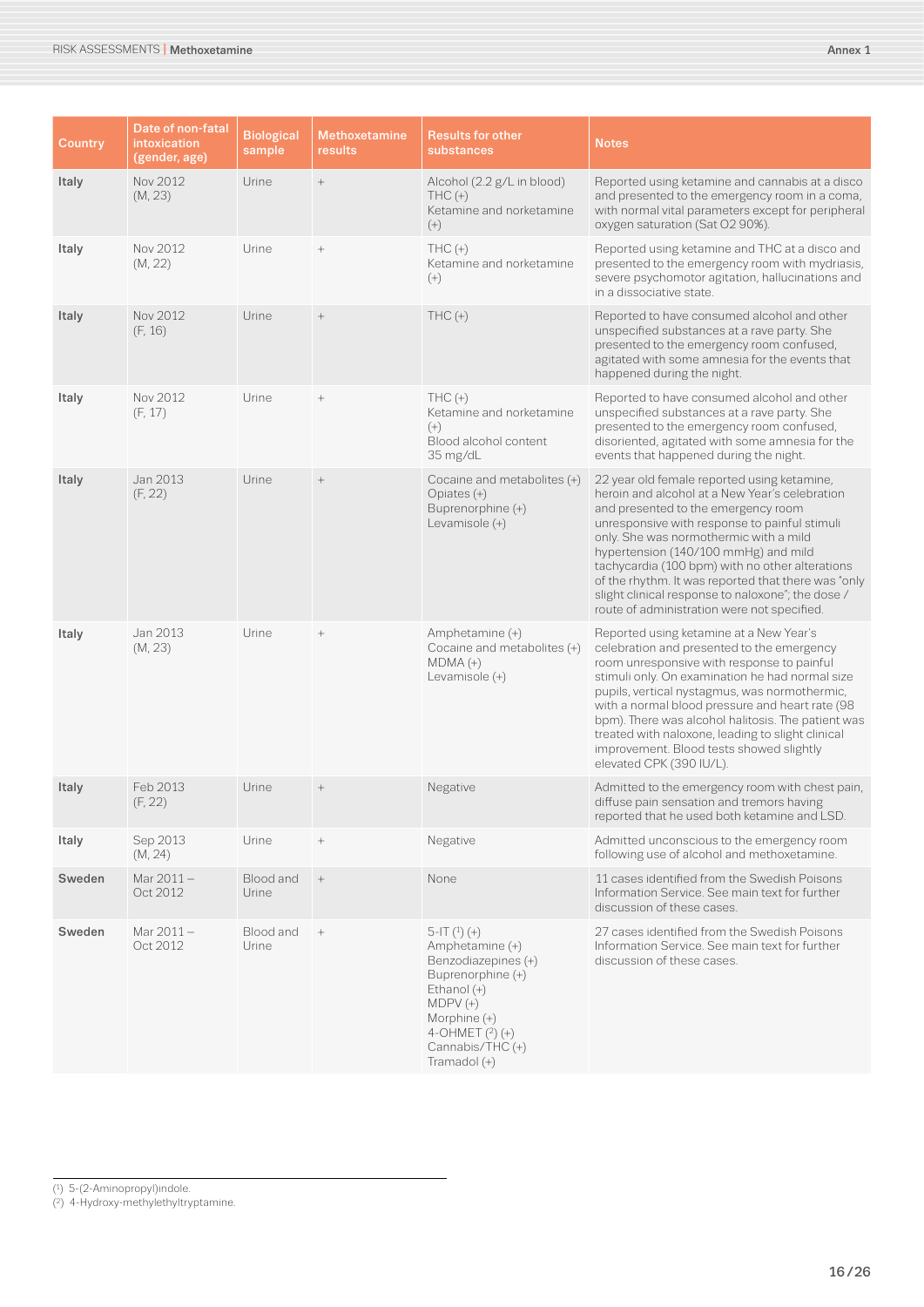#### TABLE 6 FROM THE TECHNICAL REPORT

#### Deaths reported by the Member States to the Early Warning System in which methoxetamine was analytical confirmed in post-mortem biological samples

| Case<br>number      | <b>Country</b>           | Date of death<br>(gender, age) | <b>Biological</b><br>sample            | <b>Methoxetamine</b><br>result                                    | <b>Results for other substances</b>                                                                                                                                                 | <b>Notes</b>                                                                                                                                                                                   |
|---------------------|--------------------------|--------------------------------|----------------------------------------|-------------------------------------------------------------------|-------------------------------------------------------------------------------------------------------------------------------------------------------------------------------------|------------------------------------------------------------------------------------------------------------------------------------------------------------------------------------------------|
| 1                   | Austria                  | Aug 2012                       | Not reported                           | $\! +$                                                            | None reported                                                                                                                                                                       | Cause of death reported as central<br>circulatory failure due to<br>methoxetamine overdose.                                                                                                    |
| $\overline{2}$      | <b>Finland</b>           | Aug 2012                       | <b>Blood</b>                           | 5200 mg/mL                                                        | Olanzapine (0.24 mg/L)<br>Citalopram (0.20 mg/L)<br>Clozapine (0.13 mg/L)                                                                                                           | Death by drowning. Medico-legal<br>status not determined.                                                                                                                                      |
| 3                   | France                   | Feb 2013<br>(M, 38)            | Blood                                  | 9.48 µg/mL                                                        | Benzodiazepines (from hospital<br>treatment)                                                                                                                                        | Found dead at home. Cause of<br>death reported as asphyxia.                                                                                                                                    |
| $\overline{4}$      | Poland                   | Jul 2012<br>(M, 31)            | <b>Blood</b><br>Urine<br>Hair          | $0.32 \mu g/mL$<br>4.36 µg/mL<br>Negative                         | Amphetamine (0.06 µg/ml in blood,<br>0.27 µg/ml in urine and<br>$0.19 \,\mu g/g$ in hair)                                                                                           | Cause of death reported as acute<br>poisoning as a result of<br>methoxetamine and<br>amphetamine.                                                                                              |
| 5                   | Sweden                   | Feb 2012                       | Femoral<br>blood                       | $8.6 \,\mu g/g$                                                   | $AM-694 (+)$<br>AM-2201 $(+)$<br>JWH-018 (+)<br>cannabis $(+)$<br>venlafaxine $(+)$                                                                                                 | The cause of death reported as<br>suspected acute intoxication with<br>methoxetamine although the<br>presence of the three synthetic<br>cannabinoids may have<br>contributed to the death (1). |
| 6                   | <b>United</b><br>Kingdom | Aug 2011<br>(M, 29)            | Blood                                  | $^+$                                                              | Methadone (645µg/L EDDP in blood,<br>also present in urine) and<br>mirtazepine (69 µg/L in blood, also<br>present in urine)                                                         | Cause of death was reported as<br>drug overdose.                                                                                                                                               |
| $\overline{7}$      | United<br>Kingdom        | 2011 (month<br>not specified)  | <b>Blood</b>                           |                                                                   | Fluoromethcathinone (+)<br>$MDMA (+)$<br>Methylone (+)<br>$MDAI (+)$<br>$MDPV(+)$<br>$5 -  A  (+)$<br>$AMT (+)$                                                                     | Deceased was found<br>decomposed at home.                                                                                                                                                      |
| 8                   | United<br>Kingdom        | Jan 2012<br>(M, 25)            | Blood, urine<br>and vitreous<br>humour |                                                                   | Alcohol (80 mg/100 ml in blood, 146<br>mg/100 mL in urine, 155 mg/100 mL<br>in vitreous humour) and<br>dihydrocodeine (+)                                                           | Cause of death was reported as<br>drowning, with methoxetamine<br>ingestion noted as a contributory<br>factor.                                                                                 |
| $\mathcal{G}% _{0}$ | United<br>Kingdom        | Jan 2012<br>(M, 17)            | Blood, urine<br>and vitreous<br>humour | $^{+}$                                                            | Alcohol (80 mg/100 ml in blood, 146<br>mg/100 mL in urine, 109 mg/100 mL<br>in vitreous humour)                                                                                     | Cause of death was reported as<br>drowning, with methoxetamine<br>ingestion noted as a contributory<br>factor.                                                                                 |
| 10                  | <b>United</b><br>Kingdom | Jan 2012<br>(M, 43)            | Blood                                  | $0.89$ mg/L<br>(unpreserved)<br>$1.1 \text{ mg/L}$<br>(preserved) | Methiopropamine (2.8 mg/L in<br>unpreserved blood)                                                                                                                                  | Case of death was reported as<br>methoxetamine and<br>methypropamine toxicity [sic].                                                                                                           |
| 11                  | United<br>Kingdom        | Mar 2012<br>(M, 20)            | Not reported                           | $0.22$ mg/L                                                       | None reported                                                                                                                                                                       | Cause of death was reported as<br>drowning.                                                                                                                                                    |
| 12                  | United<br>Kingdom        | Sep 2012<br>(F, 27)            | Blood                                  | $^+$                                                              | 6-APB (2460 ng/mL)                                                                                                                                                                  | Case of death was reported as<br>ingestion of 6-APB (benzofury)<br>and methoxetamine.                                                                                                          |
| 13                  | United<br>Kingdom        | Sep 2012<br>(M, 41)            | Blood and<br>urine                     | (in urine)                                                        | Methiopropamine (1.74 mg/L in<br>blood and present in urine),<br>MDA (0.18 mg/L in blood and<br>present in urine) and<br>Alcohol (7 mg/100 ml in blood and<br>16 mg/100ml in urine) | Cause of death was reported as<br>natural causes (ischaemic heart<br>disease and coronary artery<br>atheroma).                                                                                 |

 $\overline{1}$  Further details of this death have been published in the literature [Wikstrom M JAT 2012] and is discussed in more detail above.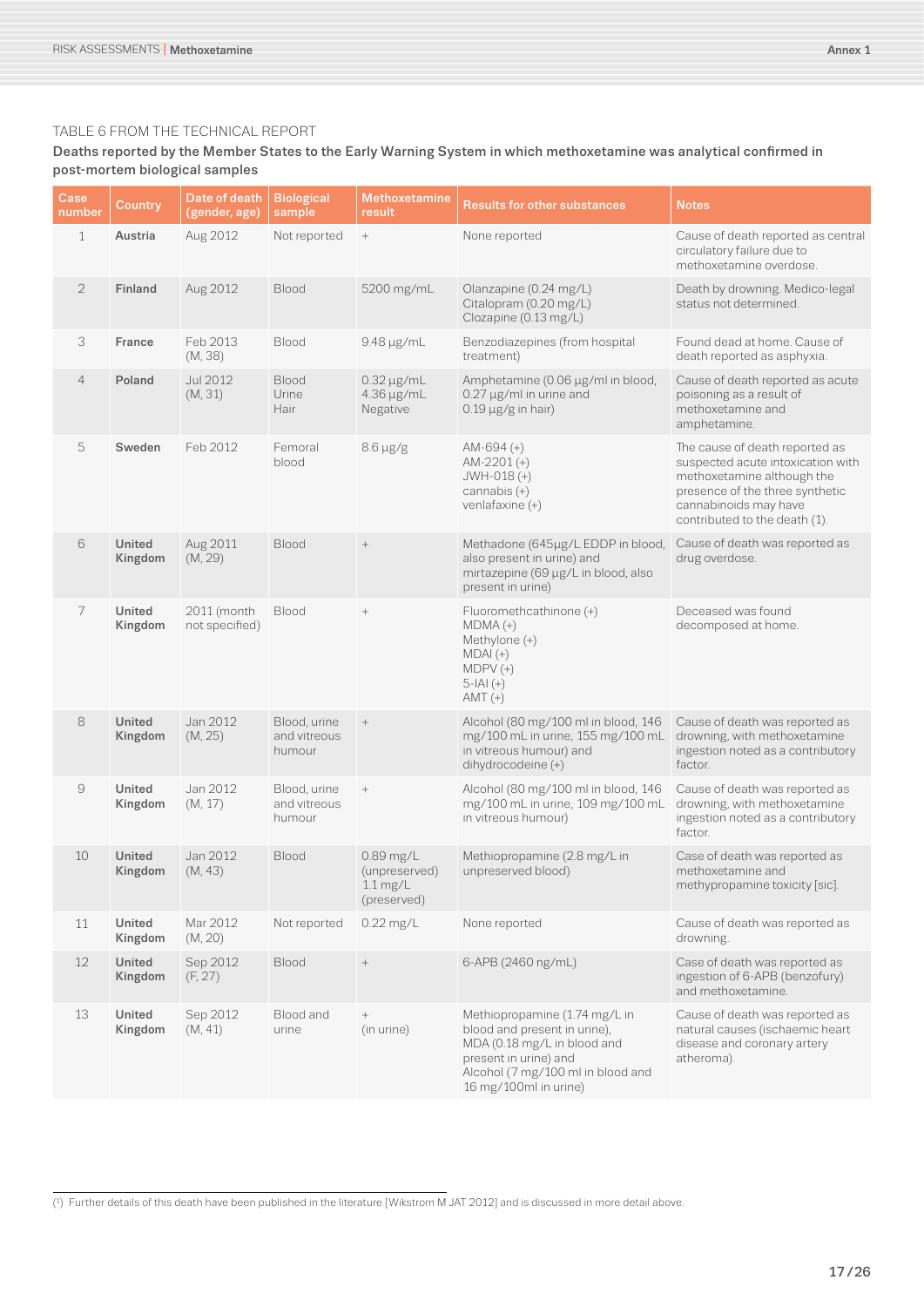| Case<br>number | Country           | Date of death<br>(gender, age)            | <b>Biological</b><br>sample                 | <b>Methoxetamine</b><br>result                                              | <b>Results for other substances</b>                                                                                                                                                                                                                                                                                                                         | <b>Notes</b>         |
|----------------|-------------------|-------------------------------------------|---------------------------------------------|-----------------------------------------------------------------------------|-------------------------------------------------------------------------------------------------------------------------------------------------------------------------------------------------------------------------------------------------------------------------------------------------------------------------------------------------------------|----------------------|
| 14-19          | United<br>Kingdom | 2012 (months Not reported<br>unspecified) |                                             | $+$                                                                         | None reported                                                                                                                                                                                                                                                                                                                                               | 6 deaths.            |
| 20             | United<br>Kingdom | Jan 2013<br>(M, 27)                       | Blood, urine,<br>gastric and<br>nasal swabs | $0.03$ mg/L in<br>blood, present<br>in gastric and<br>nasal swab<br>samples | Amitriptyline (0.13 mg/L in blood and Case of death was reported as<br>present in gastric sample)<br>Cocaine (0.44 mg/L in blood and<br>present on nasal swabs)<br>Diazepam (4.27 mg/l in blood, 9 mg<br>in gastric sample) and metabolites<br>MDMA (0.20 mg/L in blood, 3 mg in<br>gastric sample and present on nasal<br>swabs)<br>MDA (present in blood) | mixed drug toxicity. |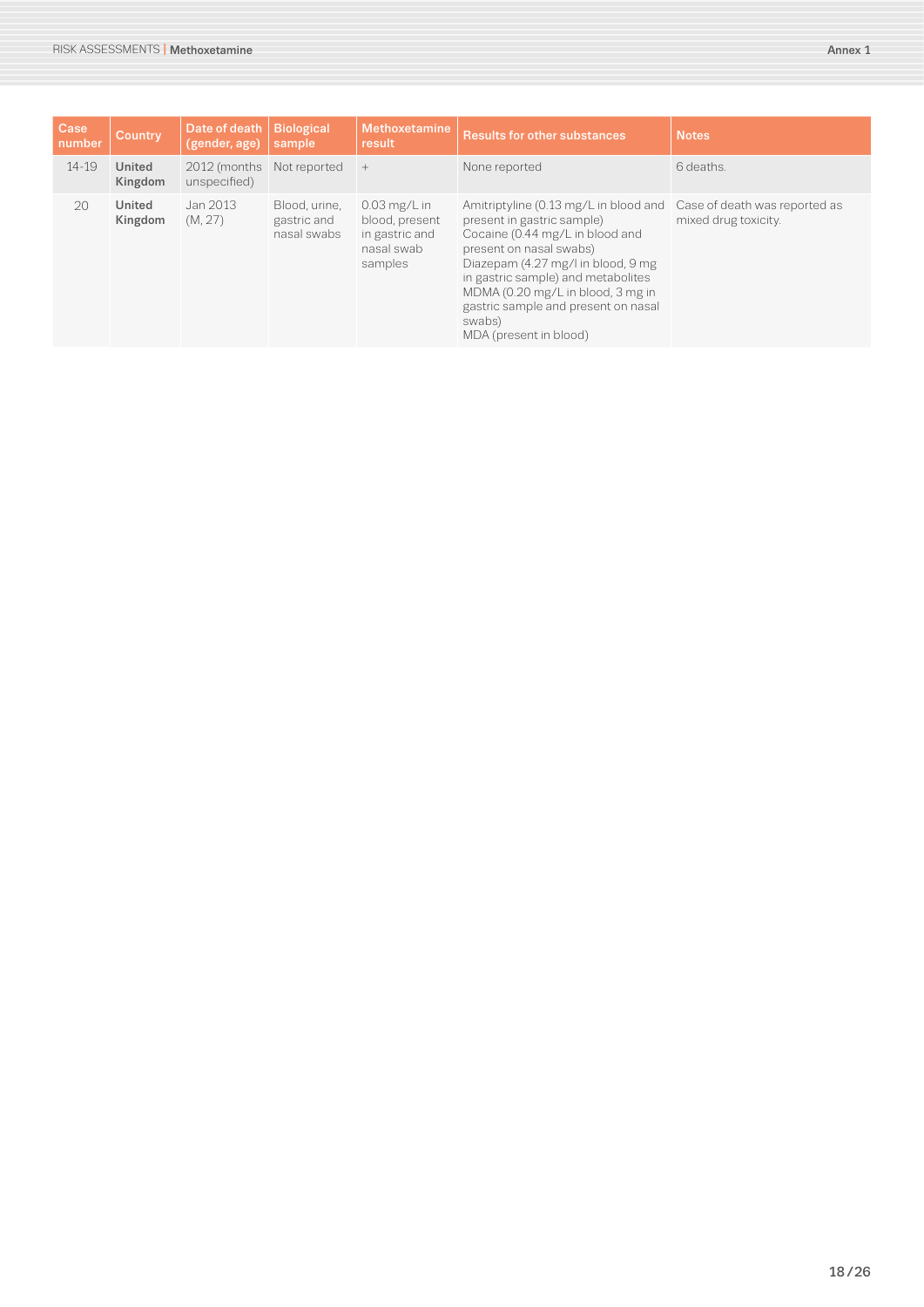# <span id="page-18-0"></span>**<sup>I</sup> Council Decision**

COUNCIL IMPLEMENTING DECISION of 25 September 2014 on subjecting 4-iodo-2,5-dimethoxy-N-(2-methoxybenzyl)phenethylamine (25I-NBOMe), 3,4-dichloro-N-[[1-(dimethylamino)cyclohexyl]methyl]benzamide (AH-7921), 3,4-methylenedioxypyrovalerone (MDPV) and 2-(3-methoxyphenyl)-2- (ethylamino)cyclohexanone (methoxetamine) to control measures (2014/688/EU)

THE COUNCIL OF THE EUROPEAN UNION,

Having regard to the Treaty on the Functioning of the European Union,

Having regard to Council Decision 2005/387/JHA of 10 May 2005 on the information exchange, risk-assessment and control of new psychoactive substances (1), and in particular Article 8(3) thereof,

Having regard to the proposal from the European Commission,

Whereas:

(1) Risk assessment reports on the new psychoactive substances 4-iodo-2,5-dimethoxy-N-(2-methoxybenzyl) phenethylamine (25I-NBOMe), 3,4-dichloro-N-[[1-(dimethylamino) cyclohexyl]methyl]benzamide (AH-7921), 3,4-methylenedioxypyrovalerone (MDPV) and 2-(3-methoxyphenyl)-2-(ethylamino)cyclohexanone (methoxetamine) were drawn up in compliance with Decision 2005/387/JHA by a special session of the extended Scientific Committee of the European Monitoring Centre for Drugs and Drug Addiction (EMCDDA), and were subsequently submitted to the Commission and to the Council on 23 April 2014.

(2) 25I-NBOMe, AH-7921, MDPV and methoxetamine had not been under assessment at the United Nations' level by the time the risk assessment was requested at Union level, but they were evaluated in June 2014 by the Expert Committee on Drug Dependence of the World Health Organization.

(3) 25I-NBOMe, AH-7921, MDPV and methoxetamine have no established or acknowledged medical use (human or veterinary). Apart from their use in analytical reference materials, and in scientific research investigating their chemistry, pharmacology and toxicology as a result of their emergence on the drug market — and, in the case of  $251\text{-}NBOMe$ , also in the field of neurochemistry  $-$  there is no indication that they are being used for other purposes.

(4) 25I-NBOMe is a potent synthetic derivative of 2,5-dimethoxy-4-iodophenethylamine (2C-I), a classical serotonergic hallucinogen, which was subject to risk assessment and to control measures and criminal sanctions at Union level from 2003 by Council Decision 2003/847/JHA (2).

(5) The specific physical effects of 25I-NBOMe are difficult to determine because there are no published studies assessing its acute and chronic toxicity, its psychological and behavioural effects, and dependence potential, and because of the limited information and data available.

<sup>(1)</sup> OJ L 127, 20.5.2005, p. 32.

<sup>(2)</sup> Council Decision 2003/847/JHA of 27 November 2003 concerning control measures and criminal sanctions in respect of the new synthetic drugs 2C-I, 2C-T-2, 2C-T-7 and TMA-2 (OJ L 321, 6.12.2003, p. 64).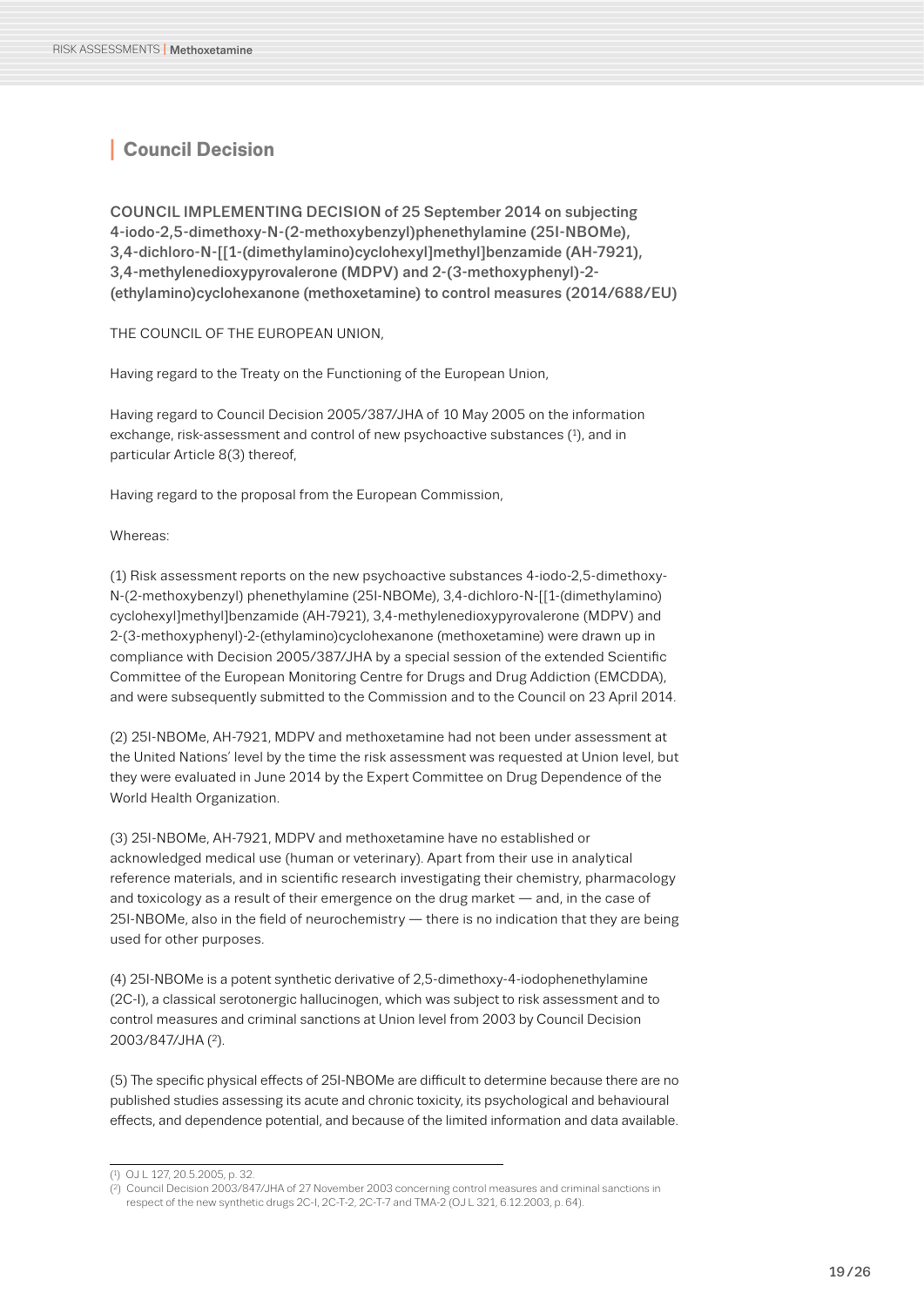Clinical observations of individuals who have used this substance suggest that it has hallucinogenic effects and has the potential for inducing severe agitation, confusion, intense auditory and visual hallucinations, aggression, violent accidents and self-induced trauma.

(6) There have been four deaths associated with 25I-NBOMe registered in three Member States. Severe toxicity associated with its use has been reported in four Member States, which notified 32 non-fatal intoxications. If this new psychoactive substance were to become more widely available and used, the implications for individual and public health could be significant. There is no information available on the social risks associated with 25I-NBOMe.

(7) 22 Member States and Norway have reported to the EMCDDA and European Police Office (Europol) that they detected 25I-NBOMe. No prevalence data is available on the use of 25I-NBOMe, but the limited information that exists suggests that it may be consumed in a wide range of settings, such as at home, in bars, nightclubs and at music festivals.

(8) 25I-NBOMe is openly marketed and sold on the internet as a 'research chemical' and information from seizures, collected samples, user websites and internet retailers suggests that it is being sold as a drug in its own right and also marketed as a 'legal' replacement for LSD. EMCDDA identified more than 15 internet retailers selling this substance, who may be based within the Union and China.

(9) The risk assessment report reveals that there is limited scientific evidence available on 25I-NBOMe and points out that further research would be needed to determine the health and social risks that it poses. However, the available evidence and information provides sufficient ground for subjecting 25I-NBOMe to control measures across the Union. As a result of the health risks that it poses, as documented by its detection in several reported fatalities, of the fact that users may unknowingly consume it and of the lack of medical value or use of the substance, 25I-NBOMe should be subjected to control measures across the Union.

(10) Since six Member States control 25I-NBOMe under national legislation complying with the obligations of the 1971 United Nations Convention on Psychotropic Substances, and seven Member States use other legislative measures to control it, subjecting this substance to control measures across the Union would help avoid the emergence of obstacles to cross-border law enforcement and judicial cooperation, and would help protect against the risks that its availability and use can pose.

(11) AH-7921 is a structurally atypical synthetic opioid analgesic commonly known by internet suppliers, user websites and media as 'doxylam'. It can be easily confused with 'doxylamine', an antihistaminic medicine with sedative-hypnotic properties, which could lead to unintentional overdoses.

(12) The specific physical effects of AH-7921 are difficult to determine because there are no published studies assessing its acute and chronic toxicity, its psychological, behavioural effects, and dependence potential, as well as the limited information and data available. Based on user reports, the effects of AH-7921 appear to resemble those of classical opioids with the feeling of mild euphoria, itchiness and relaxation; nausea appears to be a typical adverse effect. In addition to self-experimentation with AH-7921, as well as 'recreational use', some of the users report self-medicating with this new drug to relieve pain, others to alleviate withdrawal symptoms due to cessation of the use of other opioids. This may indicate a potential of AH-7921 to spread among the injecting opioid population.

(13) There is no prevalence data on the use of AH-7921, but the information available suggests that it is not widely used, and that when it is used, that use is in the home environment.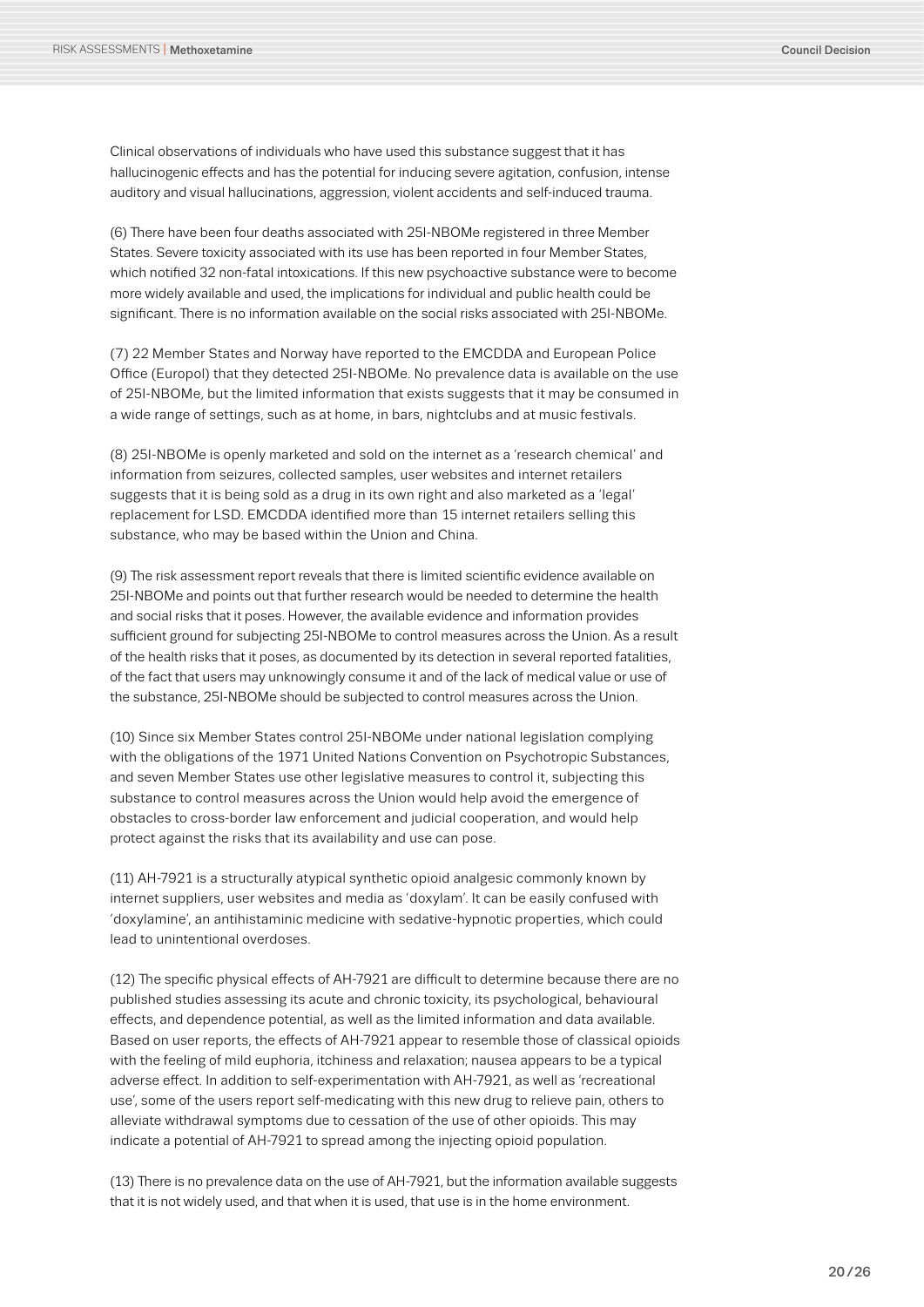(14) 15 fatalities were recorded in three Member States between December 2012 and September 2013 where AH-7921, alone or in combination with other substances, was detected in post-mortem samples. While it is not possible to determine with certainty the role of AH-7921 in all of those fatalities, in some cases it has been specifically noted in the cause of death. One Member State reported six non-fatal intoxications associated with AH-7921. If this new psychoactive substance were to become more widely available and used, the implications for individual and public health could be significant. There is no information available on the social risks associated with AH-7921.

(15) The risk assessment report reveals that there is limited scientific evidence available on AH-7921 and points out that further research would be needed to determine the health and social risks that it poses. However, the available evidence and information provides sufficient ground for subjecting AH-7921 to control measures across the Union. As a result of the health risks that it poses, as documented by its detection in several reported fatalities, of the fact that users may unknowingly consume it, and of the lack of medical value or use of the substance, AH-7921 should be subjected to control measures across the Union.

(16) Since one Member State controls AH-7921 under national legislation complying with the obligations of the 1971 United Nations Convention on Psychotropic Substances and five Member States use other legislative measures to control it, subjecting this substance to control measures across the Union would help avoid the emergence of obstacles in cross-border law enforcement and judicial cooperation, and would help protect against the risks that its availability and use can pose.

(17) MDPV is a ring-substituted synthetic derivative of cathinone chemically related to pyrovalerone, which are both subject to control under the 1971 United Nations Convention on Psychotropic Substances.

(18) Information on the chronic and acute toxicity associated with MDPV, as well as on psychological and behavioural effects, and on dependence potential, is not collected uniformly across the Union. Information from published studies, confirmed by clinical cases, suggests that the psychopharmacological profile observed for MDPV is similar to that for cocaine and methamphetamine, albeit more potent and longer lasting. Furthermore, MDPV was found to be 10 times more potent in its ability to induce locomotor activation, tachycardia and hypertension.

(19) Users' websites indicate that its acute toxicity can provoke adverse effects on humans, similar to those associated with other stimulants. These include paranoid psychosis, tachycardia, hypertension, diaphoresis, breathing problems, severe agitation, auditory and visual hallucinations, profound anxiety, hyperthermia, violent outbursts and multiple organ dysfunctions.

(20) 108 fatalities were registered in eight Member States and Norway between September 2009 and August 2013, where MDPV has been detected in post-mortem biological samples or implicated in the cause of death. A total of 525 non-fatal intoxications associated with MDPV have been reported by eight Member States. If this new psychoactive substance were to become more widely available and used, the implications for individual and public health could be significant.

(21) The detection of MDPV has also been reported in biological samples related to fatal and non-fatal road traffic accidents, or driving under the influence of drugs, in four Member States since 2009.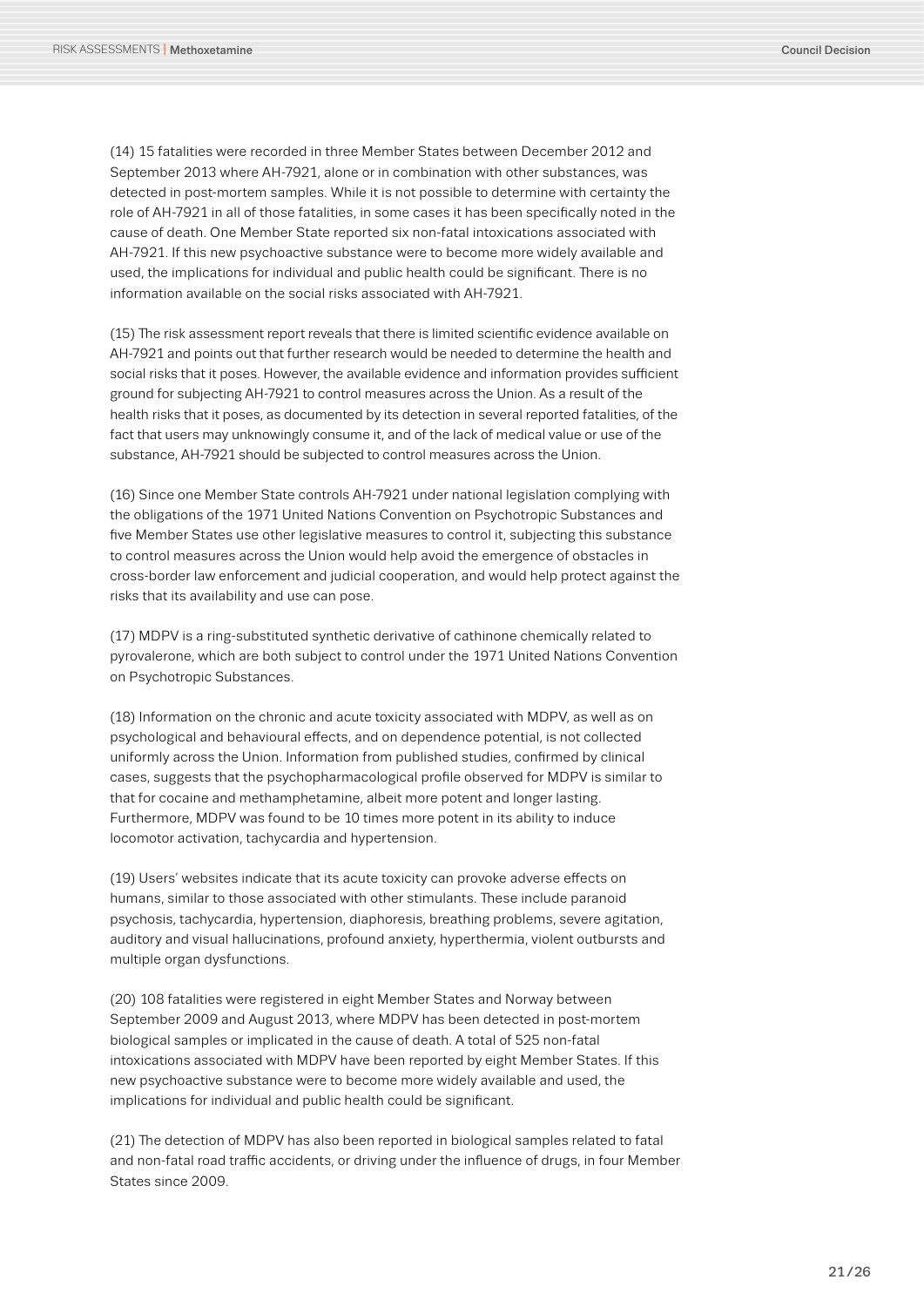(22) MDPV has been present in the Union drug market since November 2008 and 27 Member States, Norway and Turkey reported multi-kilogram seizures of the substance. MDPV is being sold as a substance in its own right, but it has also been detected in combination with other substances. It is widely available from internet suppliers and retailers, 'head shops' and street-level dealers. There are some indications that suggest a degree of organisation in the tableting and distribution of this substance in the Union.

(23) The risk assessment report reveals that further research would be needed to determine the health and social risks posed by MDPV. However, the available evidence and information provides sufficient ground for subjecting MDPV to control measures across the Union. As a result of the health risks that it poses, as documented by its detection in several reported fatalities, of the fact that users may unknowingly consume it, and of the lack of medical value or use of the substance, MDPV should be subjected to control measures across the Union.

(24) Since 21 Member States control MDPV under national legislation complying with the obligations of the 1971 United Nations Convention on Psychotropic Substances and four Member States use other legislative measures to control it, subjecting this substance to control measures across the Union would help avoid the emergence of obstacles in cross-border law enforcement and judicial cooperation, and would protect against the risks that its availability and use can pose.

(25) Methoxetamine is an arylcyclohexylamine substance which is chemically similar to ketamine and the internationally controlled substance phencyclidine (PCP). Like ketamine and PCP, it has dissociative properties.

(26) There are no studies assessing the chronic and acute toxicity associated with methoxetamine, as well as its psychological and behavioural effects, and dependence potential. Self-reported experiences from user websites suggest adverse effects similar to ketamine intoxication. These include nausea and severe vomiting, difficulty in breathing, seizures, disorientation, anxiety, catatonia, aggression, hallucination, paranoia and psychosis. In addition, acute methoxetamine intoxications may include stimulant effects (agitation, tachycardia and hypertension) and cerebral features, which are not expectable with acute ketamine intoxication.

(27) Twenty deaths associated with methoxetamine were reported by six Member States that detected the substance in post-mortem samples. Used alone or in combination with other substances, methoxetamine was detected in 20 non-fatal intoxications reported by five Member States. If this new psychoactive substance were to become more widely available and used, the implications for individual and public health could be significant.

(28) 23 Member States, Turkey and Norway have reported that they detected methoxetamine, since November 2010. Information suggests that it is sold and used as a substance in its own right, but it is also sold as a 'legal' replacement for ketamine by internet retailers, 'head shops' and street-level drug dealers.

(29) Multi-kilogram quantities in powder form were seized within the Union, but there is no information on the possible involvement of organised crime. The manufacture of methoxetamine does not require sophisticated equipment.

(30) Prevalence data are limited to non-representative studies in two Member States. Those studies suggest that the prevalence of the use of methoxetamine is lower than that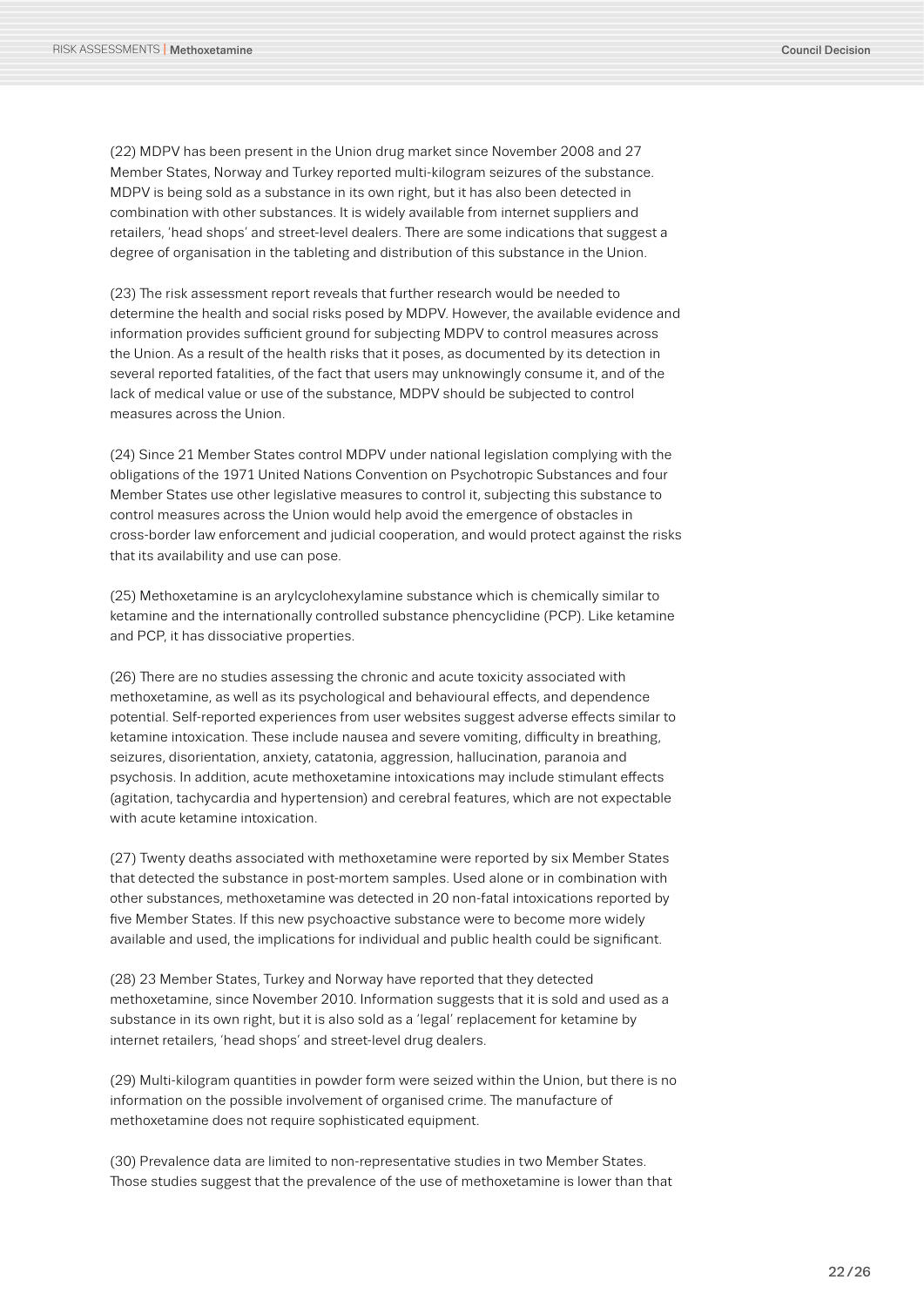of ketamine. The available information suggests that it may be consumed in a wide range of settings, including at home, in bars, nightclubs and at music festivals.

(31) The risk assessment report reveals that further research would be needed to determine the health and social risks posed by methoxetamine. However, the available evidence and information provides sufficient grounds for subjecting methoxetamine to control measures across the Union. As a result of the health risks that it poses, as documented by its detection in several reported fatalities, of the fact that users may unknowingly consume it, and of the lack of medical value or use, methoxetamine should be subjected to control measures across the Union.

(32) Since nine Member States control methoxetamine under national legislation complying with the obligations of the 1971 United Nations Convention on Psychotropic Substances and nine Member States use other legislative measures to control it, subjecting this substance to control measures across the Union would help avoid the emergence of obstacles in cross-border law enforcement and judicial cooperation, and would protect against the risks that its availability and use can pose.

(33) Decision 2005/387/JHA reserves to the Council implementing powers with a view to giving a quick and expertise-based response at the Union level to the emergence of new psychoactive substances detected and reported by the Member States, by submitting those substances to control measures across the Union. As the conditions and procedure for triggering the exercise of such implementing powers have been met, an implementing decision should be adopted in order to put 25I-NBOMe, AH-7921, MDPV and methoxetamine under control across the Union,

HAS ADOPTED THIS DECISION:

#### *Article 1*

The following new psychoactive substances shall be subjected to control measures across the Union:

(a) 4-iodo-2,5-dimethoxy-N-(2-methoxybenzyl) phenethylamine(25I-NBOMe); (b) 3,4-dichloro-N-[[1-dimethylamino) cyclohexyl]methyl] benzamide (AH-7921); (c) 3,4-methylenedioxypyrovalerone (MDPV); (d) 2-(3-methoxyphenyl)-2-(ethylamino)cyclohexanone (methoxetamine).

#### *Article 2*

By 2 October 2015, Member States shall subject in accordance with their national legislation, the new psychoactive substances referred to in Article 1 to control measures and criminal penalties, as provided for under their legislation complying with their obligations under the 1971 United Nations Convention on Psychotropic Substances.

#### *Article 3*

This Decision shall enter into force on the twentieth day following that of its publication in the *Official Journal of the European Union*.

Done at Brussels, 25 September 2014.

For the Council The President F. Guidi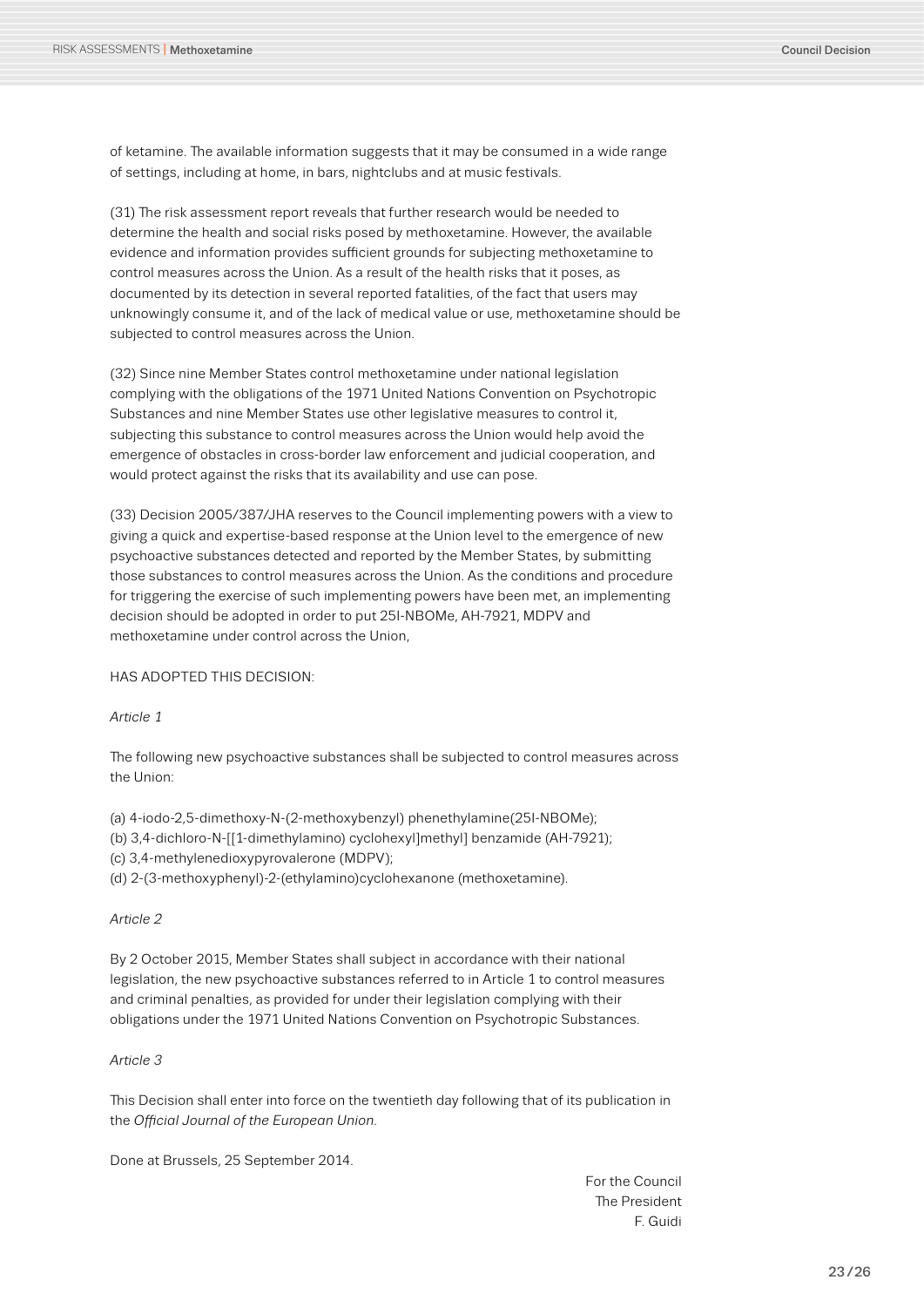### <span id="page-23-0"></span>Participants of the risk assessment meeting, 1 April 2014

#### Scientific Committee members

- **I** Dr Anne-Line Bretteville Jensen, Norwegian Institute for Alcohol and Drug Research, Oslo
- **I** Prof. Dr Gerhard Bühringer, Addiction Research Unit, Dep. of Clinical Psychology and Psychotherapy, Technische Universität Dresden, Institut für Therapieforschung (IFT), Munich, Vice-Chair of the Scientific Committee
- **I** Dr Catherine Comiskey, Director, Centre for Practice and Healthcare Innovation, Trinity College Dublin, School of Nursing and Midwifery, Dublin
- **I** Dr Paul Dargan, Clinical Toxicology, St Thomas' Hospital, Guy's and St Thomas' NHS Foundation Trust, London
- **I** Prof. Gabriele Fischer, Medical University Vienna, Center of Public Health, Department of Psychiatry and Psychotherapy, Vienna
- **I** Prof. Dr Henk Garretsen, Faculty of Social and Behavioural Sciences, Tilburg University, LE Tilburg
- **I** Prof. Dr Matthew Hickman, Social Medicine, Bristol
- **I** Prof. Dr Krzysztof Krajewski, Department of Criminology, Jagiellonian University, Kraków
- **I** Prof. Letizia Paoli, LINC, Leuven Institute of Criminology, University of Leuven Faculty of Law, Leuven
- **I** Dr Fernando Rodriguez de Fonseca, Fundación IMABIS, Hospital Carlos Haya, Málaga
- **I** Prof. Dr Brice De Ruyver, Department of Criminal Law and Criminology, Faculty of Law, Universiteit Gent
- **I** Prof. Dr Rainer Spanagel, Institute of Psychopharmacology, Central Institute of Mental Health, Mannheim

#### Advisers to the Scientific Committee

- **I** Dr Peter Blanckaert, Belgian Early Warning System on Drugs, DO Public Health and Surveillance, Substance use and related disorders (SURD), Brussels
- **I** Dr Simon Brandt, School of Pharmacy and Biomolecular Sciences, Liverpool John Moores University, Liverpool
- **I** Prof. Desmond Corrigan, The School of Pharmacy and Pharmaceutical Sciences, Trinity College, Dublin
- **I** Prof. Gaetano Di Chiara, Cagliari University, Biomedical Sciences Department, Cagliari
- **I** Dr Dariusz Zuba, Institute of Forensic Research, Kraków

#### Representatives of the institutions

#### *European Commission*

- **I** Elsa Maia, Anti-Drugs Policy Unit, European Commission, Brussels
- **I** Fabiano Reniero, Joint Research Centre, Institute for Health and Consumer Protection (IHCP), Brussels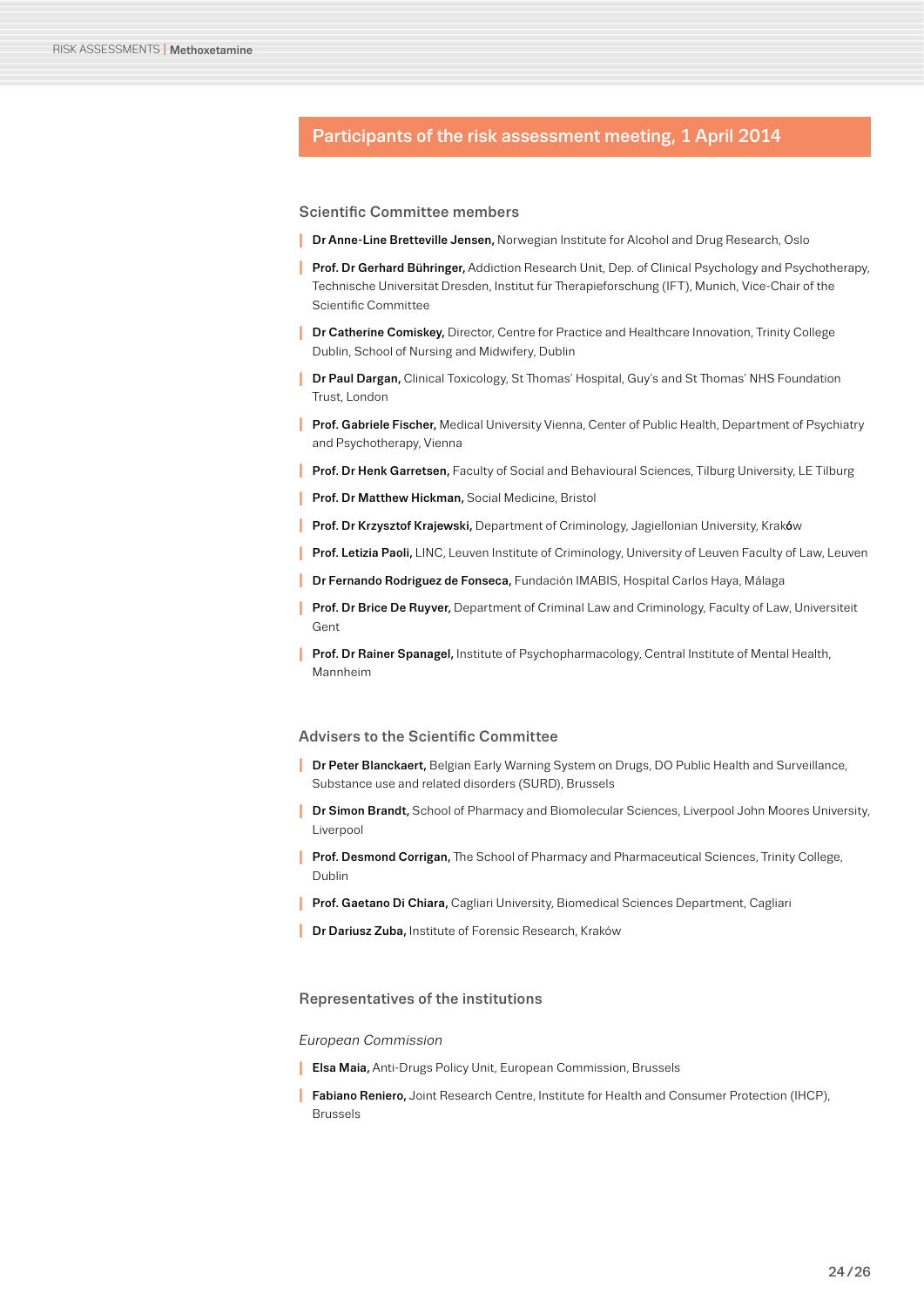#### *European Medicines Agency (EMA)*

**I** Jean-Marc Vidal, Scientific Support and Projects, Non-clinical Safety, Human Medicines Evaluation Division, London

#### *Europol*

**I** Daniel Dudek, Project SYNERGY, Europol, The Hague

#### *EMCDDA*

- **Paul Griffiths, Scientific Director, EMCDDA, Lisbon**
- **I** Roumen Sedefov, Head of unit, Supply reduction and new trends unit, EMCDDA, Lisbon

#### Invited external experts

- **I** Dr Simon Elliott, (ROAR) Forensics Ltd, Worcestershire
- **I** Dr István Ujváry, Budapest University of Technology and Economics, Budapest
- **I** Dr David Wood, Clinical Toxicology, St Thomas' Hospital, Guy's and St Thomas' NHS Foundation Trust, London

#### EMCDDA staff present

- **I** Ana Gallegos, Head of Sector, Action on new drugs, Supply reduction and new trends unit
- **I** Andrew Cunningham, Scientific analyst, Action on new drugs, Supply reduction and new trends unit
- **I** Michael Evans-Brown, Scientific analyst, Action on new drugs, Supply reduction and new trends unit
- **Anabela Almeida, Project assistant, Action on new drugs, Supply reduction and new trends unit**
- **I** Isabelle Giraudon, Scientific analyst, Health consequences, Prevalence, consequences and data management unit